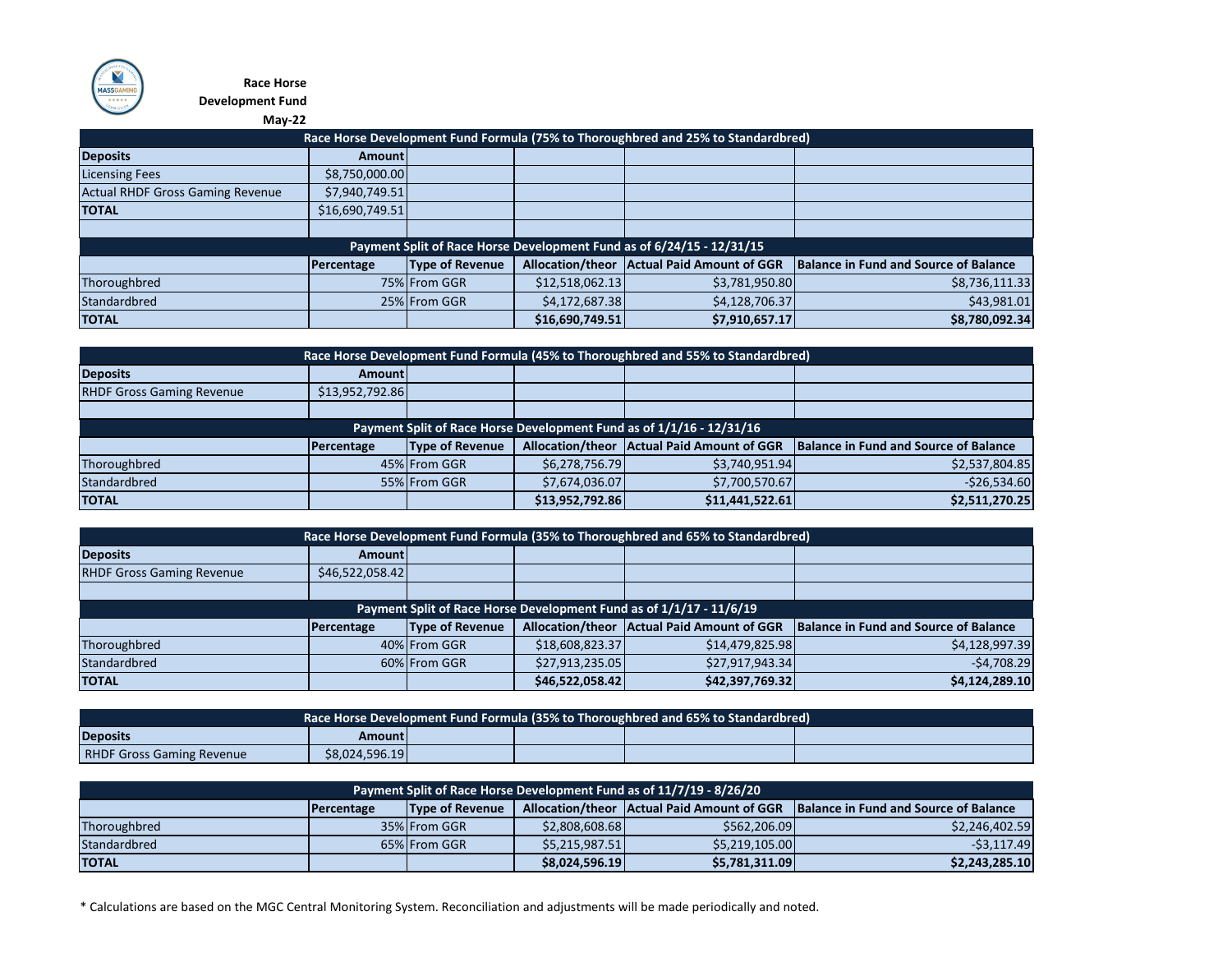| Race Horse Development Fund Formula (40%70%70% Standardbred - 60%30%30% Thouroughbred) |                 |  |  |  |  |  |  |  |
|----------------------------------------------------------------------------------------|-----------------|--|--|--|--|--|--|--|
| Deposits $4/1-4/25$<br>Amountl                                                         |                 |  |  |  |  |  |  |  |
| <b>RHDF Gross Gaming Revenue</b>                                                       | \$10,122,391.69 |  |  |  |  |  |  |  |

| Payment Split of Race Horse Development Fund as of 8/27/20 - 4/25/21                                                                                 |                 |                  |                 |                |                |  |  |  |  |  |  |
|------------------------------------------------------------------------------------------------------------------------------------------------------|-----------------|------------------|-----------------|----------------|----------------|--|--|--|--|--|--|
| Allocation/theor   Actual Paid Amount of GGR<br><b>Balance in Fund and Source of Balance</b><br><b>Type of Revenue</b><br>∣% of category<br>Category |                 |                  |                 |                |                |  |  |  |  |  |  |
| T-bred/ NE Horse-TBreederA-Purse                                                                                                                     | $160 - 30 - 30$ | <b>IFrom GGR</b> | \$3,158,186.21  | \$726,987.72   | \$2,431,198.49 |  |  |  |  |  |  |
| S-bred/HarnessHorse-SBowner-Purse                                                                                                                    | $140 - 70 - 70$ | <b>IFrom GGR</b> | \$6,964,205.48  | \$6,946,771.55 | \$17,433.93    |  |  |  |  |  |  |
| <b>TOTAL</b>                                                                                                                                         | $100-100-100$   |                  | \$10,122,391.69 | \$7,673,759.27 | \$2,448,632.42 |  |  |  |  |  |  |

| Race Horse Development Fund Formula (50% 75% 92% Standardbred - 50% 25% 8%Thouroughbred) |                 |  |  |  |  |  |  |  |
|------------------------------------------------------------------------------------------|-----------------|--|--|--|--|--|--|--|
| Deposits 4/26-current<br>Amountl                                                         |                 |  |  |  |  |  |  |  |
| <b>RHDF Gross Gaming Revenue mm/th</b>                                                   | \$20.554.677.32 |  |  |  |  |  |  |  |

| Payment Split of Race Horse Development Fund as of 4/26/21-current                                                                                   |                 |                  |                 |                 |                |  |  |  |  |  |  |
|------------------------------------------------------------------------------------------------------------------------------------------------------|-----------------|------------------|-----------------|-----------------|----------------|--|--|--|--|--|--|
| Allocation/theor   Actual Paid Amount of GGR<br><b>Balance in Fund and Source of Balance</b><br><b>Type of Revenue</b><br>Ⅰ% of category<br>Category |                 |                  |                 |                 |                |  |  |  |  |  |  |
| T-bred/ NE Horse-Breeder-Purse                                                                                                                       | $150 - 25 - 8$  | <b>IFrom GGR</b> | \$2,548,779.99  | \$1,233,100.70  | \$1,315,679.29 |  |  |  |  |  |  |
| S-bred/HarnessHorse-Owner-Purse                                                                                                                      | 150-75-92       | <b>IFrom GGR</b> | \$18,005,897.33 | \$17.816.910.57 | \$188,986.76   |  |  |  |  |  |  |
| <b>TOTAL</b>                                                                                                                                         | $ 100-100-100 $ |                  | \$20,554,677.32 | \$19,050,011.27 | \$1,504,666.05 |  |  |  |  |  |  |

| Summarv            |  |  |                  | Allocation/theor   Actual Paid Amount of GGR | <b>Balance in Fund and Source of Balance</b> |
|--------------------|--|--|------------------|----------------------------------------------|----------------------------------------------|
| Thoroughbred       |  |  | \$45.921.217.16  | \$24,525,023.23                              | \$21,396,193.93                              |
| Standardbred       |  |  | \$69,946,048.82  | \$69,730,007.50                              | \$216,041.32                                 |
| <b>GRAND TOTAL</b> |  |  | \$115,867,265.99 | \$94,255,030.73                              | \$21,612,235.26                              |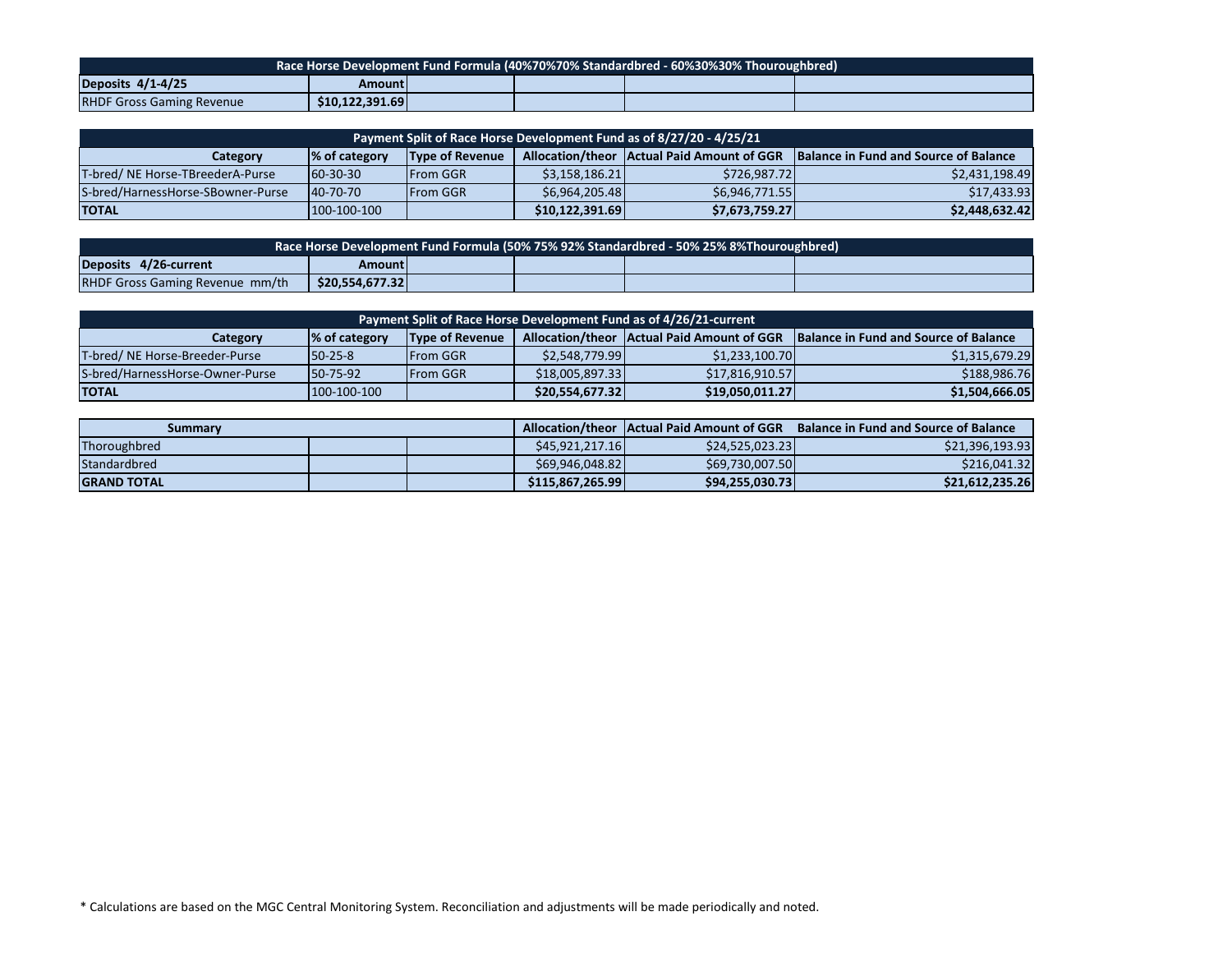## Effective 4/26/2021

|                                |                        |                  | Thoroughbred/Running Horse Full Accounting and Reconcilation of 9% GGR |             |              |                                            |               |             |                               |                |               |
|--------------------------------|------------------------|------------------|------------------------------------------------------------------------|-------------|--------------|--------------------------------------------|---------------|-------------|-------------------------------|----------------|---------------|
| Thoroughbred split             | <b>Actual/Licensee</b> | Theoretical/MGC  | Theoretical                                                            | Actual      | Variance     | <b>Theoretical</b>                         | <b>Actual</b> | Variance    | Theoretical                   | Actual         | Variance      |
|                                |                        |                  | (4%) New                                                               | (4%) New    |              |                                            |               |             |                               |                |               |
| N E Horsemen                   |                        |                  | England                                                                | England     |              | (16%) MA                                   | (16%) MA      |             | (80%) Sterling                | (80%) Sterling |               |
| Benevolent 50%                 | T-Total race horse     |                  | Horsemen                                                               | Horsemen    |              | Thoroughbred                               | Thoroughbred  |             | Suffolk                       | Suffolk        |               |
| Breeders 25% Purses assessment |                        | Total race horse | Benevolent                                                             | Benevolent  | Over/(Under) | Breeders Assoc Breeders Assoc Over/(Under) |               |             | Racecourse (8% Racecourse (8% |                | Over/(Under)  |
| 8% of category total Licensee  |                        | assessment CMS   | (50% of 4%)                                                            | (50% of 4%) | Payment      | (25% of 16%)                               | (25% of 16%)  | Payment     | of 80%)                       | of 80%)        | Payment       |
| PPC April 26-30                | \$176,186.39           | \$174,681.42     | \$3,493.63                                                             | \$3,523.73  | \$30.10      | \$6,987.26                                 | \$7,047.46    | \$60.20     | \$11,179.61                   |                | $-511,179.61$ |
| MGM April 26-30                | \$18,638.95            | \$18,668.59      | \$373.37                                                               | \$372.78    | $-50.59$     | \$746.74                                   | \$745.56      | $-51.19$    | \$1,194.79                    |                | $-$1,194.79$  |
| EBH April 26-30                | \$46,411.19            | \$46,953.12      | \$939.06                                                               | \$928.22    | $-$10.84$    | \$1,878.12                                 | \$1,856.45    | $-521.68$   | \$3,005.00                    |                | $-$3,005.00$  |
| <b>PPC May 2021</b>            | \$1,124,549.11         | \$1,122,638.11   | \$22,452.76                                                            | \$22,490.98 | \$38.22      | \$44,905.52                                | \$44,981.96   | \$76.44     | \$71,848.84                   |                | $-571,848.84$ |
| MGM May 2021                   | \$132,884.22           | \$132,993.92     | \$2,659.88                                                             | \$2,657.68  | $-52.19$     | \$5,319.76                                 | \$5,315.37    | $-54.39$    | \$8,511.61                    |                | $-58,511.61$  |
| EBH May 2021                   | \$332,661.14           | \$332,923.20     | \$6,658.46                                                             | \$6,653.22  | $-55.24$     | \$13,316.93                                | \$13,306.45   | $-$10.48$   | \$21,307.08                   |                | $-$21,307.08$ |
| PPC June 2021                  | \$1,017,756.72         | \$1,016,751.85   | \$20,335.04                                                            | \$20,355.13 | \$20.10      | \$40,670.07                                | \$40,710.27   | \$40.19     | \$65,072.12                   |                | $-565,072.12$ |
| MGM June 2021                  | \$126,343.04           | \$126,534.82     | \$2,530.70                                                             | \$2,526.86  | $-53.84$     | \$5,061.39                                 | \$5,053.72    | $-57.67$    | \$8,098.23                    |                | $-58,098.23$  |
| EBH June 2021                  | \$332,190.59           | \$332,158.38     | \$6,643.17                                                             | \$6,643.81  | \$0.64       | \$13,286.34                                | \$13,287.62   | \$1.29      | \$21,258.14                   |                | $-521,258.14$ |
| PPC July 2021                  | \$1,165,768.19         | \$1,165,075.79   | \$23,301.52                                                            | \$23,315.36 | \$13.85      | \$46,603.03                                | \$46,630.73   | \$27.70     | \$74,564.85                   |                | $-$74,564.85$ |
| MGM July 2021                  | \$148,427.37           | \$150,755.21     | \$3,015.10                                                             | \$2,968.55  | $-$ \$46.56  | \$6,030.21                                 | \$5,937.09    | -\$93.11    | \$9,648.33                    |                | $-59,648.33$  |
| EBH July 2021                  | \$372,004.44           | \$371,803.99     | \$7,436.08                                                             | \$7,440.09  | \$4.01       | \$14,872.16                                | \$14,880.18   | \$8.02      | \$23,795.46                   |                | $-$23,795.46$ |
| PPC August 2021                | \$1,145,945.49         | \$1,147,274.90   | \$22,945.50                                                            | \$22,918.91 | $-526.59$    | \$45,891.00                                | \$45,837.82   | $-553.18$   | \$73,425.59                   |                | $-$73,425.59$ |
| MGM August 2021                | \$136,854.03           | \$137,392.03     | \$2,747.84                                                             | \$2,737.08  | $-510.76$    | \$5,495.68                                 | \$5,474.16    | $-521.52$   | \$8,793.09                    |                | $-58,793.09$  |
| EBH August 2021                | \$362,653.84           | \$363,053.64     | \$7,261.07                                                             | \$7,253.08  | $-58.00$     | \$14,522.15                                | \$14,506.15   | $-$15.99$   | \$23,235.43                   |                | $-$23,235.43$ |
| PPC September 2021             | \$1,079,749.72         | \$1,080,165.85   | \$21,603.32                                                            | \$21,594.99 | $-58.32$     | \$43,206.63                                | \$43,189.99   | $-$16.65$   | \$69,130.61                   |                | $-569,130.61$ |
| MGM September 2021             | \$121,024.46           | \$118,909.77     | \$2,378.20                                                             | \$2,420.49  | \$42.29      | \$4,756.39                                 | \$4,840.98    | \$84.59     | \$7,610.23                    |                | $-$7,610.23$  |
| EBH September 2021             | \$359,114.55           | \$359,008.88     | \$7,180.18                                                             | \$7,182.29  | \$2.11       | \$14,360.36                                | \$14,364.58   | \$4.23      | \$22,976.57                   |                | $-$22,976.57$ |
| PPC October 2021               | \$1,056,750.86         | \$1,056,943.39   | \$21,138.87                                                            | \$21,135.02 | $-$ \$3.85   | \$42,277.74                                | \$42,270.03   | $-57.70$    | \$67,644.38                   |                | $-$67,644.38$ |
| MGM October 2021               | \$134,402.39           | \$134,836.49     | \$2,696.73                                                             | \$2,688.05  | $-$ \$8.68   | \$5,393.46                                 | \$5,376.10    | $-$17.36$   | \$8,629.54                    |                | $-58,629.54$  |
| EBH October 2021               | \$393,751.53           | \$393,902.61     | \$7,878.05                                                             | \$7,875.03  | $-53.02$     | \$15,756.10                                | \$15,750.06   | $-56.04$    | \$25,209.77                   |                | $-$25,209.77$ |
| PPC November2021               | \$987,513.55           | \$990,202.43     | \$19,804.05                                                            | \$19,750.27 | $-553.78$    | \$39,608.10                                | \$39,500.54   | $-$107.56$  | \$63,372.96                   |                | $-563,372.95$ |
| MGM November 2021              | \$139,073.20           | \$139,112.87     | \$2,782.26                                                             | \$2,781.46  | $-50.79$     | \$5,564.51                                 | \$5,562.93    | $-51.59$    | \$8,903.22                    |                | $-58,903.22$  |
| EBH November 2021              | \$346,172.22           | \$346,441.56     | \$6,928.83                                                             | \$6,923.44  | -\$5.39      | \$13,857.66                                | \$13,846.89   | $-$10.77$   | \$22,172.26                   |                | $-$22,172.26$ |
| PPC December2021               | \$994,391.51           | \$994,378.00     | \$19,887.56                                                            | \$19,887.83 | \$0.27       | \$39,775.12                                | \$39,775.66   | \$0.54      | \$63,640.19                   |                | $-$63,640.19$ |
| MGM December 2021              | \$139,498.95           | \$139,322.29     | \$2,786.45                                                             | \$2,789.98  | \$3.53       | \$5,572.89                                 | \$5,579.96    | \$7.07      | \$8,916.63                    |                | $-$8,916.63$  |
| EBH December 2021              | \$391,090.23           | \$389,895.20     | \$7,797.90                                                             | \$7,821.80  | \$23.90      | \$15,595.81                                | \$15,643.61   | \$47.80     | \$24,953.29                   |                | $-$24,953.29$ |
| PPC January 2022               | \$885,809.80           | \$887,107.78     | \$17,742.16                                                            | \$17,716.20 | $-525.96$    | \$35,484.31                                | \$35,432.39   | $-551.92$   | \$56,774.90                   |                | $-$56,774.90$ |
| MGM January 2022               | \$116,789.06           | \$116,696.46     | \$2,333.93                                                             | \$2,335.78  | \$1.85       | \$4,667.86                                 | \$4,671.56    | \$3.70      | \$7,468.57                    |                | $-$7,468.57$  |
| EBH January 2022               | \$337,907.70           | \$339,210.41     | \$6,784.21                                                             | \$6,758.15  | $-526.05$    | \$13,568.42                                | \$13,516.31   | $-$ \$52.11 | \$21,709.47                   |                | $-521,709.47$ |
| PPC February2022               | \$986,045.13           | \$985,546.01     | \$19,710.92                                                            | \$19,720.90 | \$9.98       | \$39,421.84                                | \$39,441.81   | \$19.96     | \$63,074.94                   |                | -\$63,074.94  |
| MGM February 2022              | \$125,075.97           | \$125,398.20     | \$2,507.96                                                             | \$2,501.52  | $-$ \$6.44   | \$5,015.93                                 | \$5,003.04    | $-$12.89$   | \$8,025.48                    |                | $-58,025.48$  |
| EBH February 2022              | \$339,185.08           | \$339,237.55     | \$6,784.75                                                             | \$6,783.70  | $-$1.05$     | \$13,569.50                                | \$13,567.40   | $-52.10$    | \$21,711.20                   |                | $-521,711.20$ |
| PPC March 2022                 | \$1,164,344.73         | \$1,165,059.10   | \$23,301.18                                                            | \$23,286.89 | $-$14.29$    | \$46,602.36                                | \$46,573.79   | $-528.57$   | \$74,563.78                   |                | $-$74,563.78$ |
| MGM March 2022                 | \$152,094.83           | \$151,807.22     | \$3,036.14                                                             | \$3,041.90  | \$5.75       | \$6,072.29                                 | \$6,083.79    | \$11.50     | \$9,715.66                    |                | $-59,715.66$  |
| EBH March 2022                 | \$406,653.96           | \$406,603.76     | \$8,132.08                                                             | \$8,133.08  | \$1.00       | \$16,264.15                                | \$16,266.16   | \$2.01      | \$26,022.64                   |                | $-526,022.64$ |
| PPC April 2022                 | \$1,161,802.67         | \$1,161,646.39   | \$23,232.93                                                            | \$23,236.05 | \$3.13       | \$46,465.86                                | \$46,472.11   | \$6.25      | \$74,345.37                   |                | $-$74,345.37$ |
| MGM April 2022                 | \$141,604.18           | \$141,655.92     | \$2,833.12                                                             | \$2,832.08  | $-$1.03$     | \$5,666.24                                 | \$5,664.17    | $-$2.07$    | \$9,065.98                    |                | $-$9,065.98$  |
| EBH April 2022                 | \$399,560.18           | \$399,534.75     | \$7,990.70                                                             | \$7,991.20  | \$0.51       | \$15,981.39                                | \$15,982.41   | \$1.02      | \$25,570.22                   |                | $-$25,570.22$ |
| <b>PPC May 2022</b>            | \$1,055,804.71         | \$1,055,109.96   | \$21,102.20                                                            | \$21,116.09 | \$13.90      | \$42,204.40                                | \$42,232.19   | \$27.79     | \$67,527.04                   |                | $-$67,527.04$ |
| MGM May 2022                   | \$132,871.73           | \$132,957.51     | \$2,659.15                                                             | \$2,657.43  | $-51.72$     | \$5,318.30                                 | \$5,314.87    | $-53.43$    | \$8,509.28                    |                | $-58,509.28$  |
| EBH May 2022                   | \$364,320.74           | \$364,327.99     | \$7,286.56                                                             | \$7,286.41  | $-50.15$     | \$14,573.12                                | \$14,572.83   | $-50.29$    | \$23,316.99                   |                | $-523,316.99$ |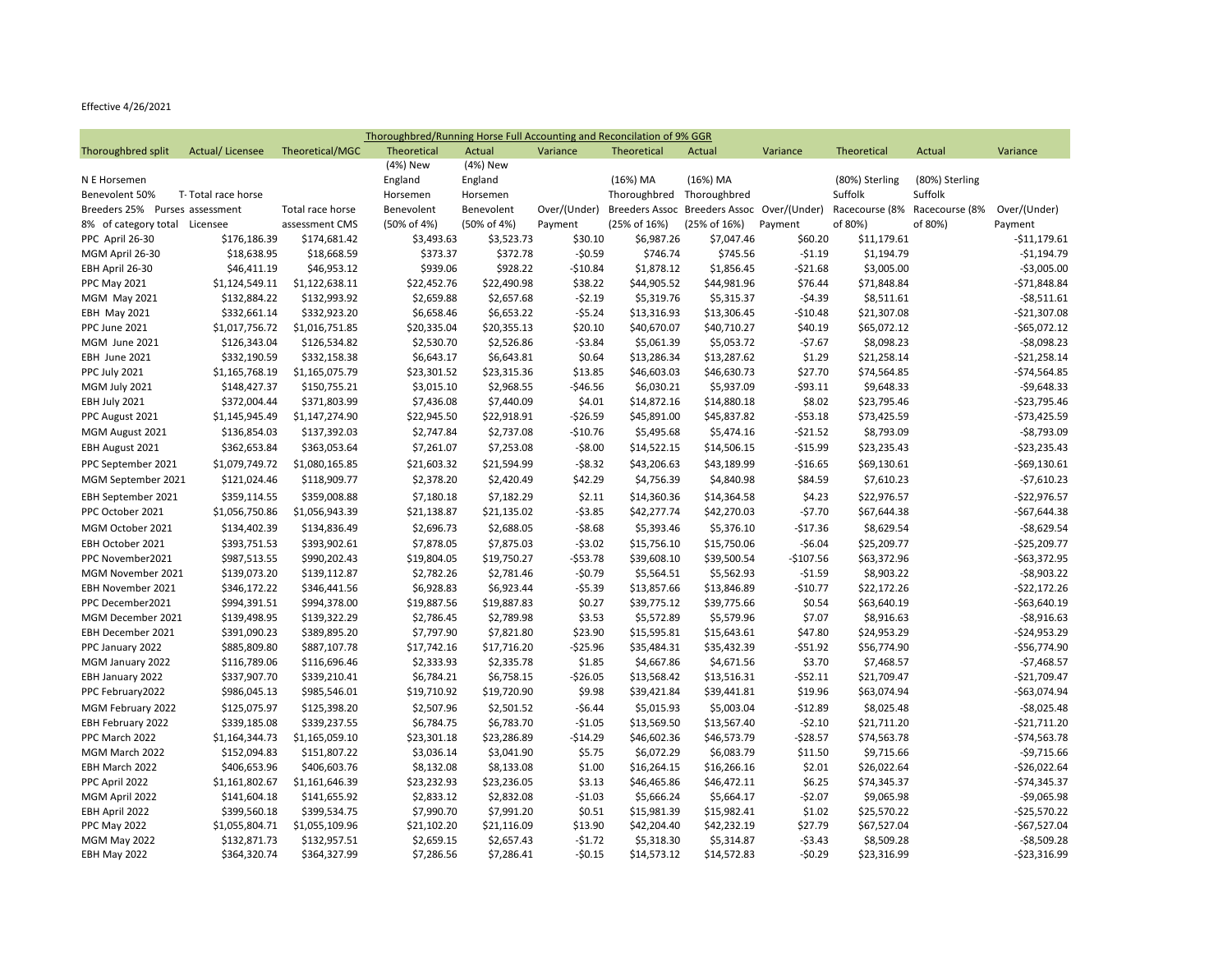| <b>TOTAL</b> | \$20.551.678.35 | \$20,554,677.32 | \$411.093.55 | $.11033 -$<br>- 541.<br>---- | -\$59.98 | \$822.187.09 | 2.067.13<br>\$827<br>. . | -\$119.96 | \$1.315.499.35 | 400.23<br>-51.-<br>. |
|--------------|-----------------|-----------------|--------------|------------------------------|----------|--------------|--------------------------|-----------|----------------|----------------------|

|                     |                  |                                 | Standardbred/Harness Full Accounting and Reconciliation of 9% GGR |                             |             |               |                               |              |                                           |                              |              |
|---------------------|------------------|---------------------------------|-------------------------------------------------------------------|-----------------------------|-------------|---------------|-------------------------------|--------------|-------------------------------------------|------------------------------|--------------|
| Harness split       | Actual/Licensee  | Theoretical/MGC                 | Theoretical                                                       | Actual                      | Variance    | Theoretical   | Actual                        | Variance     | Theoretical                               | Actual                       | Variance     |
| HarnessHorsemen     |                  |                                 |                                                                   |                             |             |               |                               |              |                                           |                              |              |
| Assoc 50%           |                  |                                 | (4%) Harness                                                      | (4%) Harness                |             | (16%) MA      | (16%) MA                      |              | (80%)                                     |                              |              |
| S-Bred owner 75%    | Total race horse |                                 | Horsemen                                                          | Horsemen                    |             | Standard bred | Standard bred                 |              | Plainridge Park                           | (80%) Plainridge             |              |
| Purses 92% of       | assessment       | Total race horse                | Association of                                                    | Association of Over/(Under) |             | owners        | owners                        | Over/(Under) | Racecourse                                | Park Racecourse Over/(Under) |              |
| category total      | Licensee         | assessment CMS                  | NE (50% of 4%) NE (50% of 4%) Payment                             |                             |             | (75% of 16%)  | (75% of 16%)                  | Payment      | (92% of 80%)                              | (92% of 80%)                 | Payment      |
| PPC April 26-30     | \$176,186.39     | \$174,681.42                    | \$3,493.63                                                        | \$3,523.73                  | \$30.10     | \$20,961.77   | \$21,142.37                   | \$180.60     | \$128,565.53                              | \$129,673.18                 | \$1,107.66   |
| MGM April 26-30     | \$18,638.95      | \$18,668.59                     | \$373.37                                                          | \$372.78                    | $-50.59$    | \$2,240.23    | \$2,236.67                    | $-53.56$     | \$13,740.08                               | \$13,718.27                  | $-521.82$    |
| EBH April 26-30     | \$46,411.19      | \$46,953.12                     | \$939.06                                                          | \$928.22                    | $-510.84$   | \$5,634.37    | \$5,569.34                    | $-$65.03$    | \$34,557.50                               | \$34,158.64                  | $-5398.86$   |
| <b>PPC May 2021</b> | \$1,124,549.11   | \$1,122,638.11                  | \$22,452.76                                                       | \$22,490.98                 | \$38.22     | \$134,716.57  | \$134,945.89                  | \$229.32     | \$826,261.65                              | \$827,668.14                 | \$1,406.50   |
| MGM May 2021        | \$132,884.22     | \$132,993.92                    | \$2,659.88                                                        | \$2,657.68                  | $-52.19$    | \$15,959.27   | \$15,946.11                   | $-$13.16$    | \$97,883.53                               | \$97,802.79                  | $-$ \$80.74  |
| <b>EBH May 2021</b> | \$332,661.14     | \$332,923.20                    | \$6,658.46                                                        | \$6,653.22                  | $-55.24$    | \$39,950.78   | \$39,919.34                   | $-531.45$    | \$245,031.48                              | \$244,838.60                 | $-5192.88$   |
| PPC June 2021       | \$1,017,756.72   | \$1,016,751.85                  | \$20,335.04                                                       | \$20,355.13                 | \$20.10     | \$122,010.22  | \$122,130.81                  | \$120.58     | \$748,329.36                              | \$749,068.95                 | \$739.58     |
| MGM June 2021       | \$126,343.04     | \$126,534.82                    | \$2,530.70                                                        | \$2,526.86                  | $-53.84$    | \$15,184.18   | \$15,161.16                   | $-523.01$    | \$93,129.63                               | \$92,988.48                  | $-$141.15$   |
| EBH June 2021       | \$332,190.59     | \$332,158.38                    | \$6,643.17                                                        | \$6,643.81                  | \$0.64      | \$39,859.01   | \$39,862.87                   | \$3.87       | \$244,468.57                              | \$244,492.27                 | \$23.71      |
| PPC July 2021       | \$1,165,768.19   | \$1,165,075.79                  | \$23,301.52                                                       | \$23,315.36                 | \$13.85     | \$139,809.09  | \$139,892.18                  | \$83.09      | \$857,495.78                              | \$858,005.39                 | \$509.61     |
| MGM July 2021       | \$148,427.37     | \$150,755.21                    | \$3,015.10                                                        | \$2,968.55                  | $-$ \$46.56 | \$18,090.63   | \$17,811.28                   | $-$279.34$   | \$110,955.83                              | \$109,242.54                 | $-$1,713.29$ |
| EBH July 2021       | \$372,004.44     | \$371,803.99                    | \$7,436.08                                                        | \$7,440.09                  | \$4.01      | \$44,616.48   | \$44,640.53                   | \$24.05      | \$273,647.74                              | \$273,795.27                 | \$147.53     |
| PPC August 2021     | \$1,145,945.49   | \$1,147,274.90                  | \$22,945.50                                                       | \$22,918.91                 | -\$26.59    | \$137,672.99  | \$137,513.46                  | $-$159.53$   | \$844,394.33                              | \$843,415.88                 | $-5978.45$   |
| MGM August 2021     | \$136,854.03     | \$137,392.03                    | \$2,747.84                                                        | \$2,737.08                  | $-$10.76$   | \$16,487.04   | \$16,422.48                   | $-$64.56$    | \$101,120.53                              | \$100,724.57                 | $-$395.97$   |
| EBH August 2021     | \$362,653.84     | \$363,053.64                    | \$7,261.07                                                        | \$7,253.08                  | $-58.00$    | \$43,566.44   | \$43,518.46                   | $-547.98$    | \$267,207.48                              | \$266,913.23                 | $-5294.25$   |
| PPC September 2021  | \$1,079,749.72   | \$1,080,165.85                  | \$21,603.32                                                       | \$21,594.99                 | $-58.32$    | \$129,619.90  | \$129,569.97                  | $-549.94$    | \$795,002.07                              | \$794,695.79                 | $-5306.27$   |
| MGM September 2021  | \$121,024.46     | \$118,909.77                    | \$2,378.20                                                        | \$2,420.49                  | \$42.29     | \$14,269.17   | \$14,522.94                   | \$253.76     | \$87,517.59                               | \$89,074.00                  | \$1,556.41   |
| EBH September 2021  | \$359,114.55     | \$359,008.88                    | \$7,180.18                                                        | \$7,182.29                  | \$2.11      | \$43,081.07   | \$43,093.75                   | \$12.68      | \$264,230.54                              | \$264,308.31                 | \$77.77      |
| PPC October 2021    | \$1,056,750.86   | \$1,056,943.39                  | \$21,138.87                                                       | \$21,135.02                 | $-53.85$    | \$126,833.21  | \$126,810.10                  | $-523.10$    | \$777,910.34                              | \$777,768.63                 | $-$141.70$   |
| MGM October 2021    | \$134,402.39     | \$134,836.49                    | \$2,696.73                                                        | \$2,688.05                  | $-58.68$    | \$16,180.38   | \$16,128.29                   | $-552.09$    | \$99,239.66                               | \$98,920.16                  | $-5319.50$   |
| EBH October 2021    | \$393,751.53     | \$393,902.61                    | \$7,878.05                                                        | \$7,875.03                  | $-53.02$    | \$47,268.31   | \$47,250.18                   | $-518.13$    | \$289,912.32                              | \$289,801.13                 | $-5111.19$   |
| PPC November2021    | \$987,513.55     | \$990,202.43                    | \$19,804.05                                                       | \$19,750.27                 | $-$53.78$   | \$118,824.29  | \$118,501.63                  | $-5322.67$   | \$728,788.99                              | \$726,809.97                 | $-$1,979.02$ |
| MGM November 2021   | \$139,073.20     | \$139,112.87                    | \$2,782.26                                                        | \$2,781.46                  | $-50.79$    | \$16,693.54   | \$16,688.78                   | $-54.76$     | \$102,387.07                              | \$102,357.88                 | $-529.20$    |
|                     |                  |                                 |                                                                   |                             |             |               |                               |              |                                           |                              |              |
| EBH November 2021   | \$346,172.22     | \$346,441.56                    | \$6,928.83                                                        | \$6,923.44                  | $-55.39$    | \$41,572.99   | \$41,540.67                   | $-532.32$    | \$254,980.99                              | \$254,782.75                 | $-5198.23$   |
| PPC December2021    | \$994,391.51     | \$994,378.00                    | \$19,887.56                                                       | \$19,887.83                 | \$0.27      | \$119,325.36  | \$119,326.98                  | \$1.62       | \$731,862.21                              | \$731,872.15                 | \$9.94       |
| MGM December 2021   | \$139,498.95     | \$139,322.29                    | \$2,786.45                                                        | \$2,789.98                  | \$3.53      | \$16,718.67   | \$16,739.87                   | \$21.20      | \$102,541.21                              | \$102,671.23                 | \$130.02     |
| EBH December 2021   | \$391,090.23     | \$389,895.20                    | \$7,797.90                                                        | \$7,821.80                  | \$23.90     | \$46,787.42   | \$46,930.83                   | \$143.40     | \$286,962.87                              | \$287,842.41                 | \$879.54     |
| PPC January 2022    | \$885,809.80     | \$887,107.78                    | \$17,742.16                                                       | \$17,716.20                 | $-525.96$   | \$106,452.93  | \$106,297.18                  | $-$155.76$   | \$652,911.33                              | \$651,956.01                 | $-5955.31$   |
| MGM January 2022    | \$116,789.06     | \$116,696.46                    | \$2,333.93                                                        | \$2,335.78                  | \$1.85      | \$14,003.58   | \$14,014.69                   | \$11.11      | \$85,888.59                               | \$85,956.75                  | \$68.15      |
| EBH January 2022    | \$337,907.70     | \$339,210.41                    | \$6,784.21                                                        | \$6,758.15                  | $-526.05$   | \$40,705.25   | \$40,548.92                   | $-$156.33$   | \$249,658.86                              | \$248,700.07                 | $-5958.79$   |
| PPC February2022    | \$986,045.13     | \$985,546.01                    | \$19,710.92                                                       | \$19,720.90                 | \$9.98      | \$118,265.52  | \$118,325.42                  | \$59.89      | \$725,361.86                              | \$725,729.22                 | \$367.35     |
| MGM February 2022   | \$125,075.97     | \$125,398.20                    | \$2,507.96                                                        | \$2,501.52                  | $-56.44$    | \$15,047.78   | \$15,009.12                   | $-538.67$    | \$92,293.08                               | \$92,055.91                  | $-$237.16$   |
| EBH February 2022   | \$339,185.08     | \$339,237.55                    | \$6,784.75                                                        | \$6,783.70                  | $-51.05$    | \$40,708.51   | \$40,702.21                   | $-$6.30$     | \$249,678.84                              | \$249,640.22                 | $-538.62$    |
| PPC March 2022      | \$1,164,344.73   | \$1,165,059.10                  | \$23,301.18                                                       | \$23,286.89                 | -\$14.29    | \$139,807.09  | \$139,721.37                  | $-$ \$85.72  | \$857,483.50                              | \$856,957.72                 | $-$525.78$   |
| MGM March 2022      | \$152,094.83     | \$151,807.22                    | \$3,036.14                                                        | \$3,041.90                  | \$5.75      | \$18,216.87   | \$18,251.38                   | \$34.51      | \$111,730.11                              | \$111,941.79                 | \$211.68     |
| EBH March 2022      | \$406,653.96     | \$406,603.76                    | \$8,132.08                                                        | \$8,133.08                  | \$1.00      | \$48,792.45   | \$48,798.48                   | \$6.02       | \$299,260.37                              | \$299,297.31                 | \$36.95      |
| PPC April 2022      | \$1,161,802.67   | \$1,161,646.39                  | \$23,232.93                                                       | \$23,236.05                 | \$3.13      | \$139,397.57  | \$139,416.32                  | \$18.75      | \$854,971.74                              | \$855,086.77                 | \$115.02     |
| MGM April 2022      | \$141,604.18     | \$141,655.92                    | \$2,833.12                                                        | \$2,832.08                  | $-51.03$    | \$16,998.71   | \$16,992.50                   | $-56.21$     | \$104,258.76                              | \$104,220.68                 | $-538.08$    |
| EBH April 2022      | \$399,560.18     | \$399,534.75                    | \$7,990.70                                                        | \$7,991.20                  | \$0.51      | \$47,944.17   | \$47,947.22                   | \$3.05       | \$294,057.58                              | \$294,076.29                 | \$18.72      |
| <b>PPC May 2022</b> | \$1,055,804.71   | \$1,055,109.96                  | \$21,102.20                                                       | \$21,116.09                 | 13.9        | \$126,613.20  | \$126,696.57                  | \$83.37      | \$776,560.93                              | \$777,072.27                 | \$511.34     |
| <b>MGM May 2022</b> | \$132,871.73     | \$132,957.51                    | \$2,659.15                                                        | \$2,657.43                  | $-51.72$    | \$15,954.90   | \$15,944.61                   | $-$10.29$    | \$97,856.73                               | \$97,793.59                  | $-563.13$    |
| EBH May 2022        | \$364,320.74     | \$364,327.99                    | \$7,286.56                                                        | \$7,286.41                  | $-50.15$    | \$43,719.36   | \$43,718.49                   | $-50.87$     | \$268,145.40                              | \$268,140.06                 | $-55.34$     |
| <b>TOTAL</b>        |                  | \$20,551,678.35 \$20,554,677.32 | \$411,093.55                                                      | \$411,033.57                | -\$59.97    |               | \$2,466,561.28 \$2,279,841.74 |              | -\$432.08 \$15,128,242.51 \$15,126,035.27 |                              | $-52,650.11$ |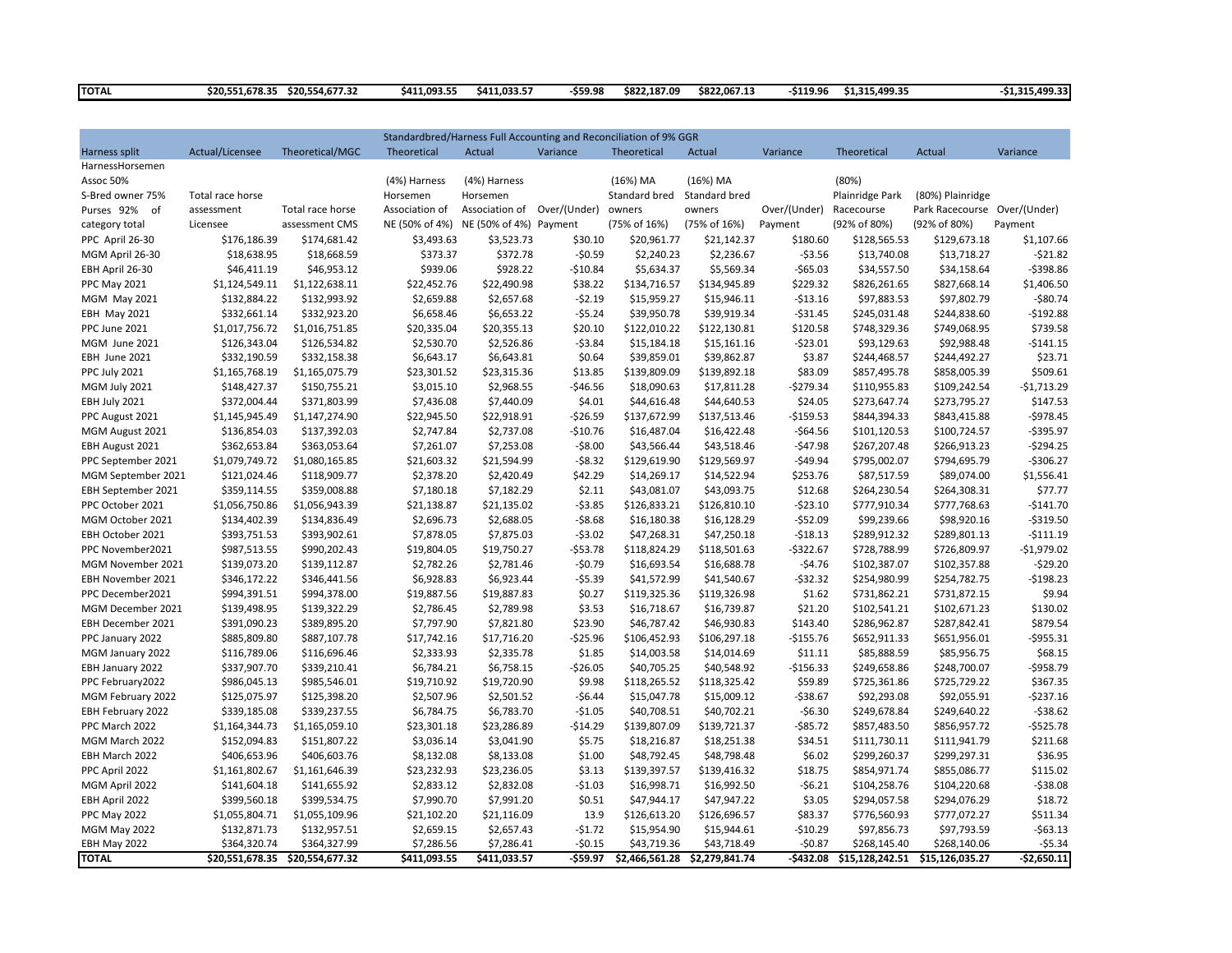\* Final numbers may vary due to adjustments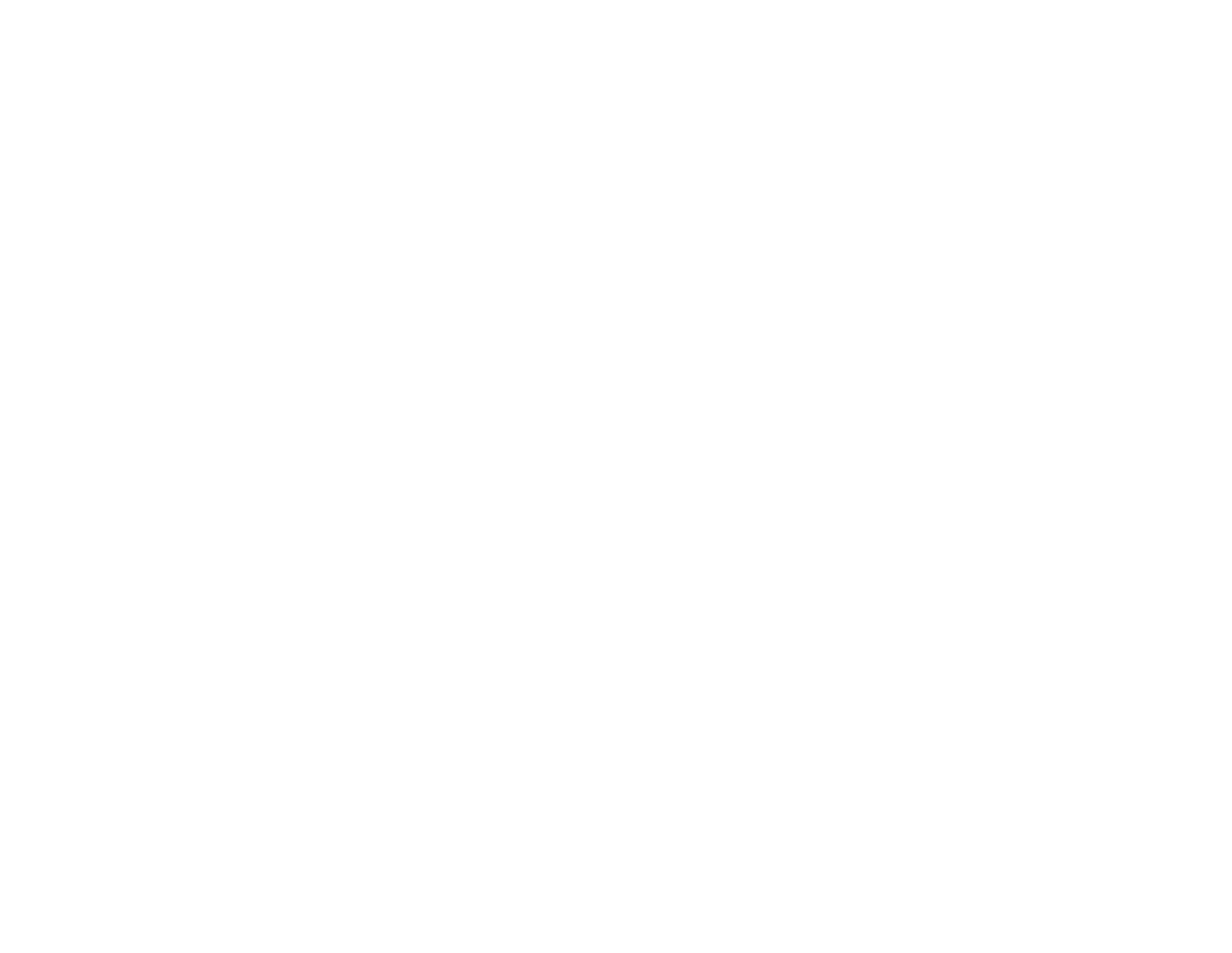$............$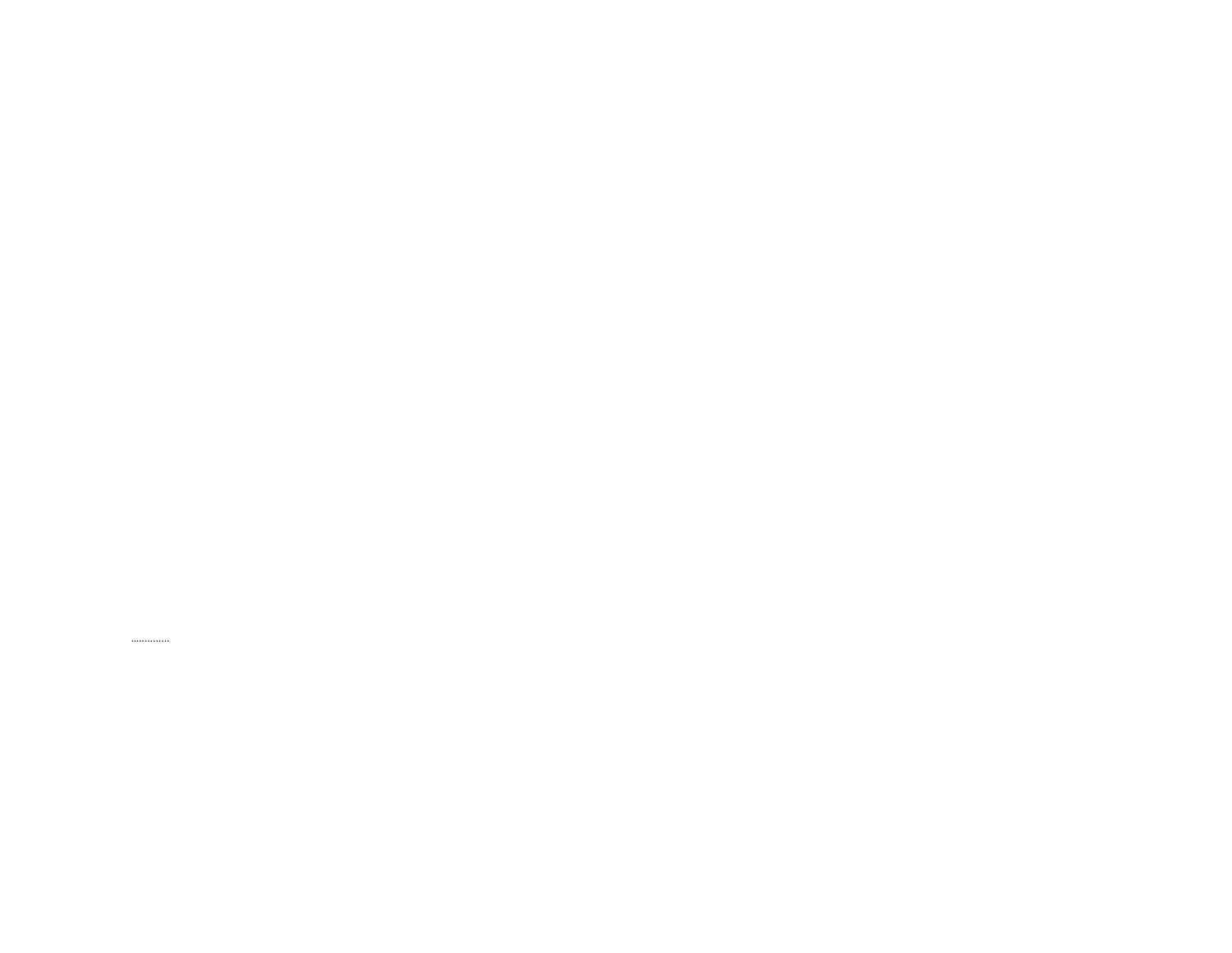| Thoroughbred/Running Horse Full Accounting and Reconcilation of 9% GGR |                            |                |                               |             |             |               |             |                                         |               |                |                |                  |
|------------------------------------------------------------------------|----------------------------|----------------|-------------------------------|-------------|-------------|---------------|-------------|-----------------------------------------|---------------|----------------|----------------|------------------|
|                                                                        |                            |                |                               | Theoretical | Actual      | Variance      | Theoretical | Actual                                  | Variance      | Theoretical    | Actual         | Variance         |
|                                                                        | Total in                   |                | 60% to 40%                    | (4%) New    | (4%) New    |               |             |                                         |               |                |                |                  |
|                                                                        | collected race             |                | Allocation of                 | England     | England     |               | (16%) MA    | (16%) MA                                |               | (80%) Sterling | (80%) Sterling |                  |
|                                                                        | horse                      |                | <b>MMARS January Horsemen</b> |             | Horsemen    | Over/(Under)  |             | Thoroughbred Thoroughbred               | Over/(Under)  | Suffolk        | Suffolk        | Over/(Under)     |
| Column1                                                                | assessments                | <b>MMARS</b>   | 2017                          | Benevolent  | Benevolent2 | Payment       |             | Breeders Assoc Breeders Assoc3 Payment4 |               | Racecourse     | Racecourse5    | Payment6         |
| Jan 2017                                                               | \$1,093,179.10             | \$1,093,867.05 | \$437,546.82                  | \$17,501.87 | \$19,677.22 | \$2,175.35    | \$70,007.49 | \$43,290.78                             | $-$26,716.71$ | \$350,037.46   | \$0.00         | -\$350,037.46    |
| Feb 2017                                                               | \$1,085,713.13             | \$1,087,832.17 | \$435,132.87                  | \$17,405.31 | \$19,542.84 | \$2,137.53    | \$69,621.26 | \$78,171.35                             | \$8,550.09    | \$348,106.29   | \$0.00         | $-$ \$348,106.29 |
| March 2017                                                             | \$1,276,164.02             | \$1,277,523.64 | \$511,009.46                  | \$20,440.38 | \$22,996.73 | \$2,556.35    | \$81,761.51 | \$91,986.92                             | \$10,225.41   | \$408,807.56   | \$0.00         | -\$408,807.56    |
| April 2017                                                             | \$1,287,510.46             | \$1,287,055.05 | \$514,822.02                  | \$20,592.88 | \$23,175.03 | \$2,582.15    | \$82,371.52 | \$92,700.12                             | \$10,328.60   | \$411,857.62   | \$0.00         | $-$ \$411,857.62 |
| May 2017                                                               | \$1,297,629.12             | \$1,297,620.72 | \$519,048.29                  | \$20,761.93 | \$23,357.17 | \$2,595.24    | \$83,047.73 | \$93,428.69                             | \$10,380.96   | \$415,238.63   | \$0.00         | $-5415,238.63$   |
| June 2017                                                              | \$1,253,610.52             | \$1,253,435.87 | \$501,374.35                  | \$20,054.97 | \$22,565.46 | \$2,510.49    | \$80,219.90 | \$90,261.85                             | \$10,041.95   | \$401,099.48   | \$0.00         | $-5401,099.48$   |
| <b>July 2017</b>                                                       | \$1,389,788.65             | \$1,381,305.86 | \$552,522.34                  | \$22,100.89 | \$25,016.43 | \$2,915.54    | \$88,403.58 | \$100,065.71                            | \$11,662.13   | \$442,017.88   | \$1,600,000.00 | \$1,157,982.12   |
| August 2017                                                            | \$1,279,856.47             | \$1,284,527.49 | \$513,811.00                  | \$20,552.44 | \$23,037.37 | \$2,484.93    | \$82,209.76 | \$92,149.49                             | \$9,939.73    | \$411,048.80   | \$800,000.00   | \$388,951.20     |
| September 2017                                                         | \$1,340,574.74             | \$1,342,924.45 | \$537,169.78                  | \$21,486.79 | \$24,130.29 | \$2,643.50    | \$85,947.16 | \$96,521.38                             | \$10,574.22   | \$429,735.82   | \$800,000.00   | \$370,264.18     |
| October 2017                                                           | \$1,220,657.82             | \$1,217,239.29 | \$486,895.72                  | \$19,475.83 | \$21,971.75 | \$2,495.92    | \$77,903.31 | \$87,887.00                             | \$9,983.69    | \$389,516.57   | \$0.00         | $-5389,516.57$   |
| November 2017                                                          | \$1,161,037.03             | \$1,169,712.55 | \$467,885.02                  | \$18,715.40 | \$20,898.67 | \$2,183.27    | \$74,861.60 | \$83,594.67                             | \$8,733.07    | \$374,308.02   | \$0.00         | $-$374,308.02$   |
| December 2017                                                          | \$1,144,980.36             | \$1,137,584.99 | \$455,034.00                  | \$18,201.36 | \$0.00      | $-$18,201.36$ | \$72,805.44 | \$0.00                                  | $-$72,805.44$ | \$364,027.20   | \$0.00         | $-$364,027.20$   |
| January, 2018                                                          | \$1,124,378.28             | \$1,139,205.45 | \$455,682.18                  | \$18,227.29 | \$8,061.91  | $-$10,165.38$ | \$72,909.15 | \$71,535.81                             | $-$1,373.34$  | \$364,545.74   | \$0.00         | $-$ \$364,545.74 |
| February, 2018                                                         | \$1,248,804.70             | \$1,238,702.33 | \$495,480.93                  | \$19,819.24 | \$19,980.03 | \$160.79      | \$79,276.95 | \$79,920.11                             | \$643.16      | \$396,384.75   | \$287,493.25   | $-$108,891.50$   |
| March, 2018                                                            | \$1,424,548.41             | \$1,428,183.24 | \$571,273.30                  | \$22,850.93 | \$22,792.25 | $-558.68$     | \$91,403.73 | \$91,168.99                             | $-5234.74$    | \$457,018.64   | \$0.00         | $-$ \$457,018.64 |
| April, 2018                                                            | \$1,313,448.98             | \$1,309,263.04 | \$523,705.22                  | \$20,948.21 | \$21,015.18 | \$66.97       | \$83,792.83 | \$84,060.73                             | \$267.90      | \$418,964.17   | \$0.00         | $-$418,964.17$   |
| May, 2018                                                              | \$1,316,050.34             | \$1,320,207.05 | \$528,082.82                  | \$21,123.31 | \$21,056.71 | $-$66.60$     | \$84,493.25 | \$84,226.85                             | $-5266.40$    | \$422,466.26   | \$0.00         | $-$422,466.26$   |
| June, 2018                                                             | \$1,337,264.23             | \$1,336,977.05 | \$534,790.82                  | \$21,391.63 | \$21,391.63 | \$0.00        | \$85,566.53 | \$85,566.53                             | \$0.00        | \$427,832.66   | \$2,333,331.00 | \$1,905,498.34   |
| July, 2018                                                             | \$1,363,493.32             | \$1,363,474.64 | \$545,389.86                  | \$21,815.59 | \$21,815.59 | \$0.00        | \$87,262.38 | \$87,262.38                             | \$0.00        | \$436,311.88   | \$1,166,669.00 | \$730,357.12     |
| August, 2018 PPC                                                       | \$1,384,216.49             | \$1,383,226.07 | \$553,290.43                  | \$22,131.62 | \$22,146.45 | \$14.83       | \$88,526.47 | \$88,585.81                             | \$59.34       | \$442,632.34   | \$0.00         | $-$ \$442,632.34 |
| August, 2018 MGM                                                       | \$59,106.11                | \$58,796.72    | \$23,518.69                   | \$940.75    | \$940.75    | \$0.00        | \$3,762.99  | \$3,762.99                              | \$0.00        | \$18,814.95    | \$0.00         | $-$18,814.95$    |
| September, 2018 PPC                                                    | \$1,288,730.92             | \$1,288,995.98 | \$515,598.39                  | \$20,623.94 | \$20,619.67 | $-54.27$      | \$82,495.74 | \$82,478.70                             | $-$17.04$     | \$412,478.71   | \$800,000.00   | \$387,521.29     |
| September, 2018 MGM                                                    | \$168,450.60               | \$168,832.23   | \$67,532.89                   | \$2,701.32  | \$2,670.00  | $-531.32$     | \$10,805.26 | \$10,680.00                             | $-$125.26$    | \$54,026.31    | \$0.00         | $-$54,026.31$    |
| October, 2018 PPC                                                      | \$1,217,321.05             | \$1,217,761.63 | \$487,104.65                  | \$19,484.19 | \$19,476.64 | $-57.55$      | \$77,936.74 | \$77,906.54                             | $-$ \$30.20   | \$389,683.72   | \$0.00         | -\$389,683.72    |
| October, 2018 MGM                                                      | \$139,424.00               | \$139,424.00   | \$55,769.60                   | \$2,230.78  | \$2,230.78  | \$0.00        | \$8,923.14  | \$8,923.14                              | \$0.00        | \$44,615.68    | \$0.00         | $-$44,615.68$    |
| November, 2018 PPC                                                     | \$1,156,703.65             | \$1,160,953.95 | \$464,381.58                  | \$18,575.26 | \$18,507.08 | $-568.18$     | \$74,301.05 | \$74,028.33                             | $-5272.72$    | \$371,505.26   | \$0.00         | $-$ \$371,505.26 |
| November, 2018 MGM                                                     | \$132,864.06               | \$132,864.06   | \$53,145.62                   | \$2,125.82  | \$2,125.82  | \$0.00        | \$8,503.30  | \$8,503.30                              | \$0.00        | \$42,516.50    | \$0.00         | $-$ \$42,516.50  |
| December, 2018 PPC                                                     | \$1,268,087.98             | \$1,264,854.06 | \$505,941.62                  | \$20,237.66 | \$20,289.40 | \$51.74       | \$80,950.66 | \$81,157.63                             | \$206.97      | \$404,753.30   | \$153,801.50   | $-$250,951.80$   |
| December, 2018 MGM                                                     | \$134,895.15               | \$135,294.33   | \$54,117.73                   | \$2,164.71  | \$2,158.32  | $-56.39$      | \$8,658.84  | \$8,633.28                              | $-$ \$25.56   | \$43,294.19    | \$0.00         | $-$ \$43,294.19  |
| January, 2019 PPC                                                      | \$1,114,120.34             | \$1,114,095.65 | \$445,638.26                  | \$17,825.53 | \$17,825.92 | \$0.39        | \$71,302.12 | \$71,303.70                             | \$1.58        | \$356,510.61   | \$0.00         | $-$ \$356,510.61 |
| January, 2019 MGM                                                      | \$123,112.83               | \$123,694.95   | \$49,477.98                   | \$1,979.12  | \$1,969.80  | $-59.32$      | \$7,916.48  | \$7,879.22                              | $-$ \$37.26   | \$39,582.38    | \$0.00         | $-$ \$39,582.38  |
| February, 2019 PPC                                                     | \$1,113,478.31             | \$1,113,463.98 | \$445,385.59                  | \$17,815.42 | \$17,815.42 | \$0.00        | \$71,261.69 | \$71,262.61                             | \$0.92        | \$356,308.47   | \$0.00         | $-$ \$356,308.47 |
| February, 2019 MGM                                                     | \$134,380.49               | \$134,453.13   | \$53,781.25                   | \$2,151.25  | \$2,150.08  | $-51.17$      | \$8,605.00  | \$8,606.75                              | \$1.75        | \$43,025.00    | \$0.00         | $-$43,025.00$    |
| March, 2019 PPC                                                        | \$1,434,368.22             | \$1,434,341.24 | \$573,736.50                  | \$22,949.46 | \$22,949.89 | \$0.43        | \$91,797.84 | \$91,799.56                             | \$1.72        | \$458,989.20   | \$0.00         | $-$ \$458,989.20 |
| March, 2019 MGM                                                        | \$160,526.08               | \$160,825.95   | \$64,330.38                   | \$2,573.22  | \$2,568.41  | $-54.81$      | \$10,292.86 | \$10,273.66                             | $-$19.20$     | \$51,464.30    | \$0.00         | $-$51,464.30$    |
| April, 2019 PPC                                                        | \$1,265,585.39             | \$1,265,574.37 | \$506,229.75                  | \$20,249.19 | \$20,249.36 | \$0.17        | \$80,996.76 | \$80,997.46                             | \$0.70        | \$404,998.08   | \$2,254,666.68 | \$1,849,668.60   |
| April, 2019 MGM                                                        | \$136,375.19               | \$136,707.31   | \$54,682.92                   | \$2,187.32  | \$2,182.00  | $-55.32$      | \$8,749.27  | \$8,728.00                              | $-521.27$     | \$43,746.34    | \$278,666.66   | \$234,920.32     |
| May, 2019 PPC                                                          | \$1,335,830.69             | \$1,336,921.37 | \$534,768.55                  | \$21,390.74 | \$21,373.29 | $-517.45$     | \$85,562.97 | \$85,493.16                             | $-$69.81$     | \$427,814.84   | \$0.00         | $-$427,814.84$   |
| May, 2019 MGM                                                          | \$139,284.78               | \$139,161.48   | \$55,664.59                   | \$2,226.58  | \$2,228.55  | \$1.97        | \$8,906.33  | \$8,914.22                              | \$7.89        | \$44,531.67    | \$0.00         | $-$44,531.67$    |
| June, 2019 PPC                                                         | \$1,219,198.73             | \$1,218,827.26 | \$487,530.90                  | \$19,501.24 | \$19,507.17 | \$5.93        | \$78,004.94 | \$78,028.71                             | \$23.77       | \$390,024.72   | \$0.00         | $-$390,024.72$   |
| June, 2019 MGM                                                         | \$125,589.06               | \$125,152.26   | \$50,060.90                   | \$2,002.44  | \$2,009.42  | \$6.98        | \$8,009.74  | \$8,037.70                              | \$27.96       | \$40,048.72    | \$0.00         | $-540,048.72$    |
| June 2019, EBH                                                         | \$104,937.14               | \$103,415.32   | \$41,366.13                   | \$1,654.65  | \$1,678.99  | \$24.34       | \$6,618.58  | \$6,715.97                              | \$97.39       | \$33,092.90    | \$0.00         | $-533,092.90$    |
| June 2019, EBH **                                                      | 887,500.00<br>$\mathsf{S}$ |                | \$355,000.00                  |             | \$14,200.00 |               |             | \$56,800.00                             |               |                | \$284,000.00   |                  |
| <b>July 2019 PPC</b>                                                   | \$1,128,214.46             | \$1,127,325.61 | \$450,930.24                  | \$18,037.21 | \$18,051.49 | \$14.28       | \$72,148.84 | \$72,205.98                             | \$57.14       | \$360,744.20   | \$0.00         | -\$360,744.20    |
| July 2019 MGM                                                          | \$127,288.65               | \$127,491.28   | \$50,996.51                   | \$2,039.86  | \$2,036.61  | $-53.25$      | \$8,159.44  | \$8,146.47                              | $-$12.97$     | \$40,797.21    | \$0.00         | $-$ \$40,797.21  |
| <b>July 2019 EBH</b>                                                   | \$303,591.04               | \$309,259.29   | \$123,703.72                  | \$4,948.15  | \$4,857.45  | $-$ \$90.70   | \$19,792.59 | \$19,429.82                             | $-5362.77$    | \$98,962.97    | \$0.00         | -\$98,962.97     |
| Aug 2019 PPC                                                           | \$1,087,198.20             | \$1,086,461.13 | \$434,584.45                  | \$17,383.38 | \$17,395.17 | \$11.79       | \$69,533.51 | \$69,580.68                             | \$47.17       | \$347,667.56   | \$0.00         | -\$347,667.56    |
|                                                                        |                            |                |                               |             |             |               |             |                                         |               |                |                | $-$42,770.14$    |
| Aug 2019 MGM                                                           | \$131,038.57               | \$133,656.69   | \$53,462.68                   | \$2,138.51  | \$2,096.61  | $-541.90$     | \$8,554.03  | \$8,386.40                              | $-$167.63$    | \$42,770.14    | \$0.00         |                  |
| Aug 2019 EBH                                                           | \$328,038.99               | \$332,555.26   | \$133,022.10                  | \$5,320.88  | \$5,248.62  | -\$72.26      | \$21,283.54 | \$20,994.49                             | $-$289.05$    | \$106,417.68   | \$0.00         | $-$106,417.68$   |
| Sept 2019 PPC                                                          | \$1,038,876.51             | \$1,039,089.64 | \$415,635.86                  | \$16,625.43 | \$16,622.02 | $-53.41$      | \$66,501.74 | \$66,488.10                             | $-$13.64$     | \$332,508.68   | \$0.00         | $-$ \$332,508.68 |
| Sept 2019 MGM                                                          | \$126,585.59               | \$126,759.46   | \$50,703.78                   | \$2,028.15  | \$2,025.36  | $-52.79$      | \$8,112.61  | \$8,101.47                              | $-511.14$     | \$40,563.03    | \$0.00         | $-$40,563.03$    |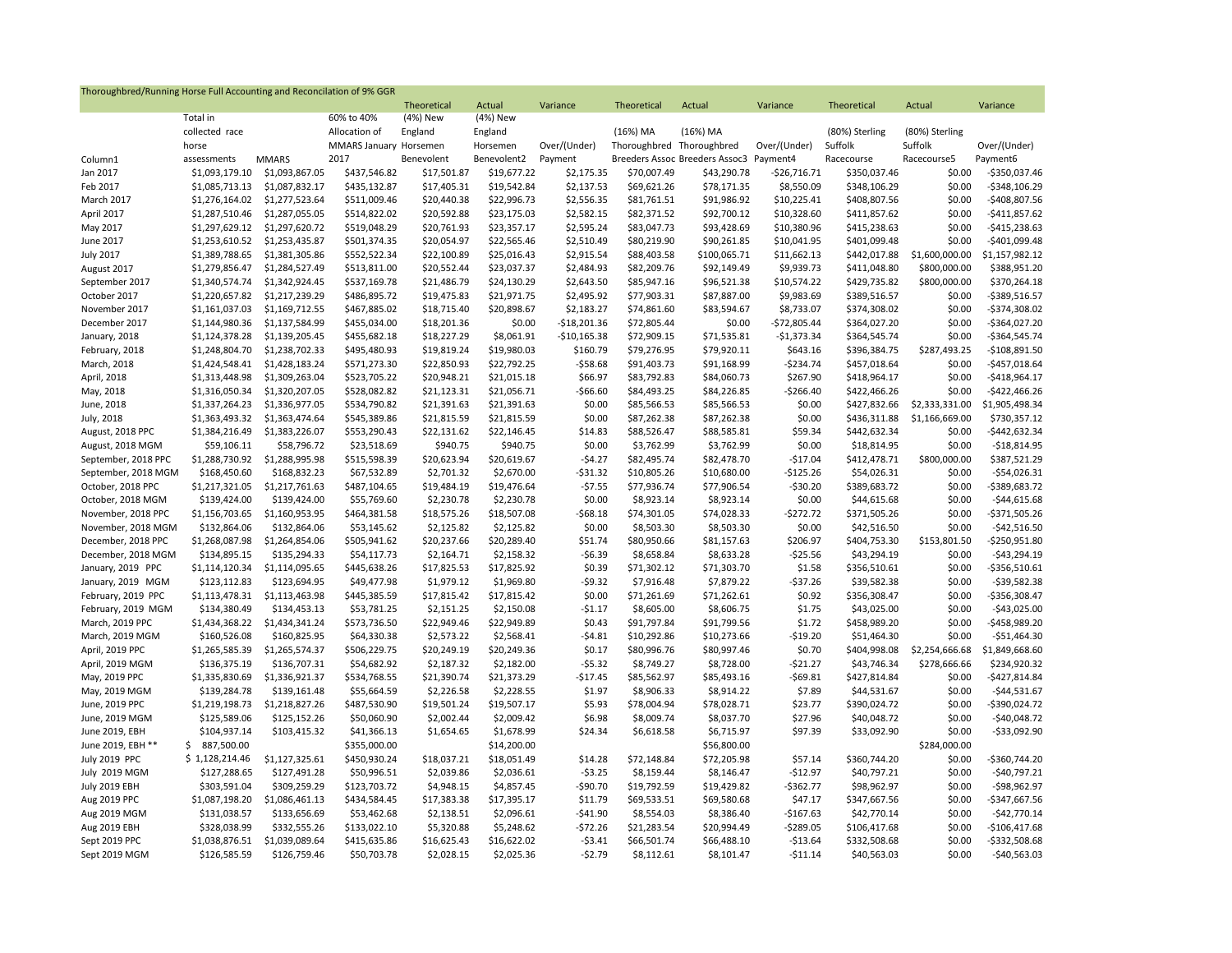| Sept 2019 EBH    | \$305.989.59   | \$310.444.01   | \$124.177.60 | \$4,967.10  | \$4.895.83  | $-571.27$ | \$19.868.42 | \$19.583.33 | $-5285.09$ | \$99.342.08  | \$0.00 | $-$ \$99,342.08 |
|------------------|----------------|----------------|--------------|-------------|-------------|-----------|-------------|-------------|------------|--------------|--------|-----------------|
| Oct 2019 PPC     | \$1.012.198.98 | \$1.013.425.37 | \$405.370.15 | \$16,214.81 | \$16.195.18 | -\$19.63  | \$64.859.22 | \$64,780,73 | $-578.49$  | \$324.296.12 | \$0.00 | -\$324.296.12   |
| Oct 2019 MGM     | \$132,458.66   | \$132.557.82   | \$53,023.13  | \$2,120.93  | \$2,119.33  | -\$1.60   | \$8.483.70  | \$8,477.35  | $-56.35$   | \$42,418.50  | \$0.00 | $-542,418.50$   |
| Oct 2019 EBH     | \$286.330.16   | \$286.947.88   | \$114,779.15 | \$4.591.17  | \$4.581.28  | -\$9.89   | \$18,364.66 | \$18.325.13 | $-539.53$  | \$91.823.32  | \$0.00 | $-591,823.32$   |
| Nov 1-6 2019 PPC | \$225.281.85   | \$224.684.84   | \$89,873.94  | \$3,594.96  | \$3.604.50  | \$9.54    | \$14.379.83 | \$14,418.03 | \$38.20    | \$71,899.15  | \$0.00 | -\$71,899.15    |
| Nov 1-6 2019 MGM | \$26.486.53    | \$26.206.26    | \$10,482.50  | \$419.30    | \$423.78    | \$4.48    | \$1,677.20  | \$1.695.13  | \$17.93    | \$8,386.00   | \$0.00 | $-$ \$8,386.00  |
| Nov 1-6 2019 EBH | \$59,703.71    | \$59.624.74    | \$23,849.90  | \$954.00    | \$955.25    | \$1.25    | \$3,815.98  | \$3,821.03  | \$5.05     | \$19,079.92  | \$0.00 | $-$19,079.92$   |
|                  |                |                |              |             |             |           |             |             |            |              |        |                 |

TOTAL \$46,522,058.42 \$45,660,768.51 \$18,619,307.40 \$730,572.30 \$743,463.95 -\$1,308.35 \$2,922,289.18 \$2,977,733.94 -\$1,355.24 \$14,611,460.20 \$10,758,628.09 -\$4,136,832.09

| Standardbred/Harness Horse Full Accounting and Reconcilation of 9% GGR |                |                |              |             |             |              |                        |              |                |              |              |                 |
|------------------------------------------------------------------------|----------------|----------------|--------------|-------------|-------------|--------------|------------------------|--------------|----------------|--------------|--------------|-----------------|
|                                                                        |                |                |              | Theoretical | Actual      | Variance     | Theoretical            | Actual       | Variance       | Theoretical  | Actual       | Variance        |
| Jan 2017                                                               | \$1,093,179.10 | \$1,093,867.05 | \$656,320.23 | \$26,252.81 | \$24,049.94 | $-52,202.87$ | \$105,011.24           | \$96,199.76  | $-58,811.48$   | \$525,056.18 | \$480,998.80 | $-$ \$44,057.38 |
| Feb 2017                                                               | \$1,085,713.13 | \$1,087,832.17 | \$652,699.30 | \$26,107.97 | \$23,885.69 | $-52,222.28$ | \$104,431.89           | \$95,542.76  | $-58,889.13$   | \$522,159.44 | \$477,713.78 | $-$ \$44,445.66 |
| March 2017                                                             | \$1,276,164.02 | \$1,277,523.64 | \$766,514.18 | \$30,660.57 | \$28,107.11 | $-52,553.46$ | \$122,642.27           | \$112,428.46 | $-$10,213.81$  | \$613,211.35 | \$562,142.29 | $-$51,069.06$   |
| April 2017                                                             | \$1,287,510.46 | \$1,287,055.05 | \$772,233.03 | \$30,889.32 | \$28,325.04 | $-52,564.28$ | \$123,557.28           | \$113,300.14 | $-510,257.14$  | \$617,786.42 | \$566,500.70 | $-551,285.72$   |
| May 2017                                                               | \$1,297,629.12 | \$1,297,620.72 | \$778,572.43 | \$31,142.90 | \$28,547.66 | $-52,595.24$ | \$124,571.59           | \$114,190.62 | $-$10,380.97$  | \$622,857.95 | \$570,953.12 | $-$51,904.83$   |
| June 2017                                                              | \$1,253,610.52 | \$1,253,435.87 | \$752,061.52 | \$30,082.46 | \$27,580.01 | $-52,502.45$ | \$120,329.84           | \$110,320.04 | $-$10,009.80$  | \$601,649.22 | \$551,600.22 | $-$50,049.00$   |
| <b>July 2017</b>                                                       | \$1,389,788.65 | \$1,381,305.86 | \$828,783.52 | \$33,151.34 | \$30,575.63 | $-52,575.71$ | \$132,605.36           | \$122,302.53 | $-$10,302.83$  | \$663,026.81 | \$611,512.65 | $-$ \$51,514.16 |
| August 2017                                                            | \$1,279,856.47 | \$1,284,527.49 | \$770,716.49 | \$30,828.66 | \$28,156.79 | $-52,671.87$ | \$123,314.64           | \$112,627.15 | $-$10,687.49$  | \$616,573.20 | \$563,135.77 | $-$ \$53,437.43 |
| September 2017                                                         | \$1,340,574.74 | \$1,342,924.45 | \$805,754.67 | \$32,230.19 | \$29,492.57 | $-52,737.62$ | \$128,920.75           | \$117,970.30 | $-$10,950.45$  | \$644,603.74 | \$589,851.50 | $-$ \$54,752.24 |
| October 2017                                                           | \$1,220,657.82 | \$1,217,239.29 | \$730,343.57 | \$29,213.74 | \$26,854.36 | $-52,359.38$ | \$116,854.97           | \$107,417.44 | $-59,437.53$   | \$584,274.86 | \$537,087.22 | $-547,187.64$   |
| November 2017                                                          | \$1,161,037.03 | \$1,169,712.55 | \$701,827.53 | \$28,073.10 | \$25,542.81 | $-52,530.29$ | \$112,292.40           | \$102,171.26 | $-510, 121.14$ | \$561,462.02 | \$510,856.29 | $-$50,605.73$   |
| December 2017                                                          | \$1,144,980.36 | \$1,137,584.99 | \$682,550.99 | \$27,302.04 | \$27,479.53 | \$177.49     | \$109,208.16           | \$109,918.11 | \$709.95       | \$546,040.80 | \$549,590.57 | \$3,549.77      |
| January, 2018                                                          | \$1,124,378.28 | \$1,139,205.45 | \$683,523.27 | \$27,340.93 | \$26,985.08 | $-5355.85$   | \$109,363.72           | \$107,940.31 | $-51,423.41$   | \$546,818.62 | \$539,701.57 | $-57,117.05$    |
| January 2018 payment                                                   | \$0.00         | \$0.00         | \$0.00       | \$0.00      | \$27,515.45 | \$27,515.45  | \$0.00                 | \$110,061.78 | \$110,061.78   | \$0.00       | \$550,308.85 | \$550,308.95    |
| February, 2018                                                         | \$1,248,804.70 | \$1,238,702.33 | \$743,221.40 | \$29,728.86 | \$29,970.04 | \$241.18     | \$118,915.42           | \$119,880.16 | \$964.74       | \$594,577.12 | \$599,400.81 | \$4,823.69      |
| March, 2018                                                            | \$1,424,548.41 | \$1,428,183.24 | \$856,909.94 | \$34,276.40 | \$34,188.37 | $-588.03$    | \$137,105.59           | \$136,753.48 | $-$ \$352.11   | \$685,527.96 | \$683,767.40 | $-$1,760.56$    |
| April, 2018                                                            | \$1,313,448.98 | \$1,309,263.04 | \$785,557.82 | \$31,422.31 | \$31,522.78 | \$100.47     | \$125,689.25           | \$126,091.10 | \$401.85       | \$628,446.26 | \$630,455.51 | \$2,009.25      |
| May, 2018                                                              | \$1,316,050.34 | \$1,320,207.05 | \$792,124.23 | \$31,684.97 | \$31,585.07 | $-599.90$    | \$126,739.88           | \$126,340.27 | $-5399.61$     | \$633,699.38 | \$631,701.36 | $-$1,998.02$    |
| June, 2018                                                             | \$1,337,264.23 | \$1,336,977.05 | \$802,186.23 | \$32,087.45 | \$32,087.45 | \$0.00       | \$128,349.80           | \$128,349.80 | \$0.00         | \$641,748.98 | \$641,748.98 | \$0.00          |
| July, 2018                                                             | \$1,363,493.32 | \$1,363,474.64 | \$818,084.78 | \$32,723.39 | \$32,723.39 | \$0.00       | \$130,893.57           | \$130,893.57 | \$0.00         | \$654,467.83 | \$654,467.83 | \$0.00          |
| August, 2018 PPC                                                       | \$1,384,216.49 | \$1,383,226.07 | \$829,935.64 | \$33,197.43 | \$33,219.68 | \$22.25      | \$132,789.70           | \$132,878.71 | \$89.01        | \$663,948.51 | \$664,393.54 | \$445.03        |
| August, 2018 MGM                                                       | \$59,106.11    | \$58,796.72    | \$35,278.03  | \$1,411.12  | \$1,411.12  | \$0.00       | \$5,644.49             | \$5,644.49   | \$0.00         | \$28,222.43  | \$28,222.43  | \$0.00          |
| September, 2018 PPC                                                    | \$1,288,730.92 | \$1,288,995.98 | \$773,397.59 | \$30,935.90 | \$30,929.51 | $-56.39$     | \$123,743.61           | \$123,718.04 | $-525.57$      | \$618,718.07 | \$618,590.21 | $-$127.86$      |
| September, 2018 MGM                                                    | \$168,450.60   | \$168,832.23   | \$101,299.34 | \$4,051.97  | \$4,005.00  | $-546.97$    | \$16,207.89            | \$16,020.01  | $-$187.88$     | \$81,039.47  | \$80,100.04  | $-5939.43$      |
| October, 2018 PPC                                                      | \$1,217,321.05 | \$1,217,761.63 | \$730,656.98 | \$29,226.28 | \$29,214.95 | $-511.33$    | \$116,905.12           | \$116,859.82 | $-545.30$      | \$584,525.58 | \$584,299.08 | $-5226.50$      |
| October, 2018 MGM                                                      | \$139,424.00   | \$139,424.00   | \$83,654.40  | \$3,346.18  | \$3,346.18  | \$0.00       | \$13,384.70            | \$13,384.70  | \$0.00         | \$66,923.52  | \$66,923.52  | \$0.00          |
| November, 2018 PPC                                                     | \$1,156,703.65 | \$1,160,953.95 | \$696,572.37 | \$27,862.89 | \$27,760.62 | $-$102.27$   | \$111,451.58           | \$111,042.49 | $-$ \$409.09   | \$557,257.90 | \$555,212.46 | $-52,045.44$    |
| November, 2018 MGM                                                     | \$132,864.06   | \$132,864.06   | \$79,718.44  | \$3,188.74  | \$3,188.73  | $-50.01$     | \$12,754.95            | \$12,754.94  | $-50.01$       | \$63,774.75  | \$63,774.69  | $-50.06$        |
| December, 2018 PPC                                                     | \$1,268,087.98 | \$1,264,854.06 | \$758,912.44 | \$30,356.50 | \$30,434.11 | \$77.61      | \$121,425.99           | \$121,736.63 | \$310.64       | \$607,129.95 | \$608,682.23 | \$1,552.28      |
| December, 2018 MGM                                                     | \$134,895.15   | \$135,294.33   | \$81,176.60  | \$3,247.06  | \$3,237.48  | $-59.58$     | \$12,988.26            | \$12,949.93  | $-538.33$      | \$64,941.28  | \$64,749.67  | $-$191.61$      |
| January, 2019 PPC                                                      | \$1,114,120.34 | \$1,114,095.65 | \$668,457.39 | \$26,738.30 | \$26,738.89 | \$0.59       | \$106,953.18           | \$106,955.56 | \$2.38         | \$534,765.91 | \$534,777.80 | \$11.89         |
| January, 2019 MGM                                                      | \$123,112.83   | \$123,694.95   | \$74,216.97  | \$2,968.68  | \$2,954.70  | $-513.98$    | \$11,874.72            | \$11,818.83  | $-555.89$      | \$59,373.58  | \$59,094.15  | $-5279.43$      |
| February, 2019 PPC                                                     | \$1,113,478.31 | \$1,113,463.98 | \$668,078.39 | \$26,723.14 | \$26,723.47 | \$0.33       | \$106,892.54           | \$106,893.91 | \$1.37         | \$534,462.71 | \$534,462.71 | \$0.00          |
| February, 2019 MGM                                                     | \$134,380.49   | \$134,453.13   | \$80,671.88  | \$3,226.88  | \$3,225.13  | $-51.75$     | \$12,907.50            | \$12,900.52  | $-56.98$       | \$64,537.50  | \$64,502.58  | $-534.92$       |
| March, 2019 PPC                                                        | \$1,434,368.22 | \$1,434,341.24 | \$860,604.77 | \$34,424.19 | \$34,428.83 | $-54.64$     | \$137,696.76           | \$137,699.34 | $-52.58$       | \$688,483.16 | \$688,496.74 | $-513.58$       |
| March, 2019 MGM                                                        | \$160,526.08   | \$160,825.95   | \$96,495.57  | \$3,859.82  | \$3,852.62  | \$7.20       | \$15,439.29            | \$15,410.50  | \$28.79        | \$77,196.45  | \$77,052.25  | \$144.20        |
| April, 2019 PPC                                                        | \$1,265,585.39 | \$1,265,574.37 | \$759,344.62 | \$30,373.78 | \$30,374.31 |              | $-50.53$ \$ 121,495.14 | \$121,497.25 | $-52.11$ \$    | 607,475.70   | \$607,486.28 | \$10.58         |
| April, 2019 MGM                                                        | \$136,375.19   | \$136,707.31   | \$82,024.39  | \$3,280.98  | \$3,273.00  |              | \$7.98 \$ 13,123.90    | \$13,092.01  | $$31.89$ \$    | 65,619.51    | \$65,460.09  | $-$159.42$      |
| May, 2019 PPC                                                          | \$1,335,830.69 | \$1,336,921.37 | \$802,152.82 | \$32,086.11 | \$32,059.93 | \$26.18      | \$128,344.45           | \$128,239.74 | \$104.71       | \$641,722.26 | \$641,198.72 | \$523.54        |
| May, 2019 MGM                                                          | \$139,284.78   | \$139,161.48   | \$83,496.89  | \$3,339.88  | \$3,342.83  | $-52.95$     | \$13,359.50            | \$13,371.33  | $-511.83$      | \$66,797.51  | \$66,856.69  | $-559.18$       |
| June, 2019 PPC                                                         | \$1,219,198.73 | \$1,218,827.26 | \$731,296.36 | \$29,251.85 | \$29,260.76 | $-58.91$     | \$117,007.42           | \$117,043.07 | $-535.65$      | \$585,037.08 | \$585,215.38 | \$178.30        |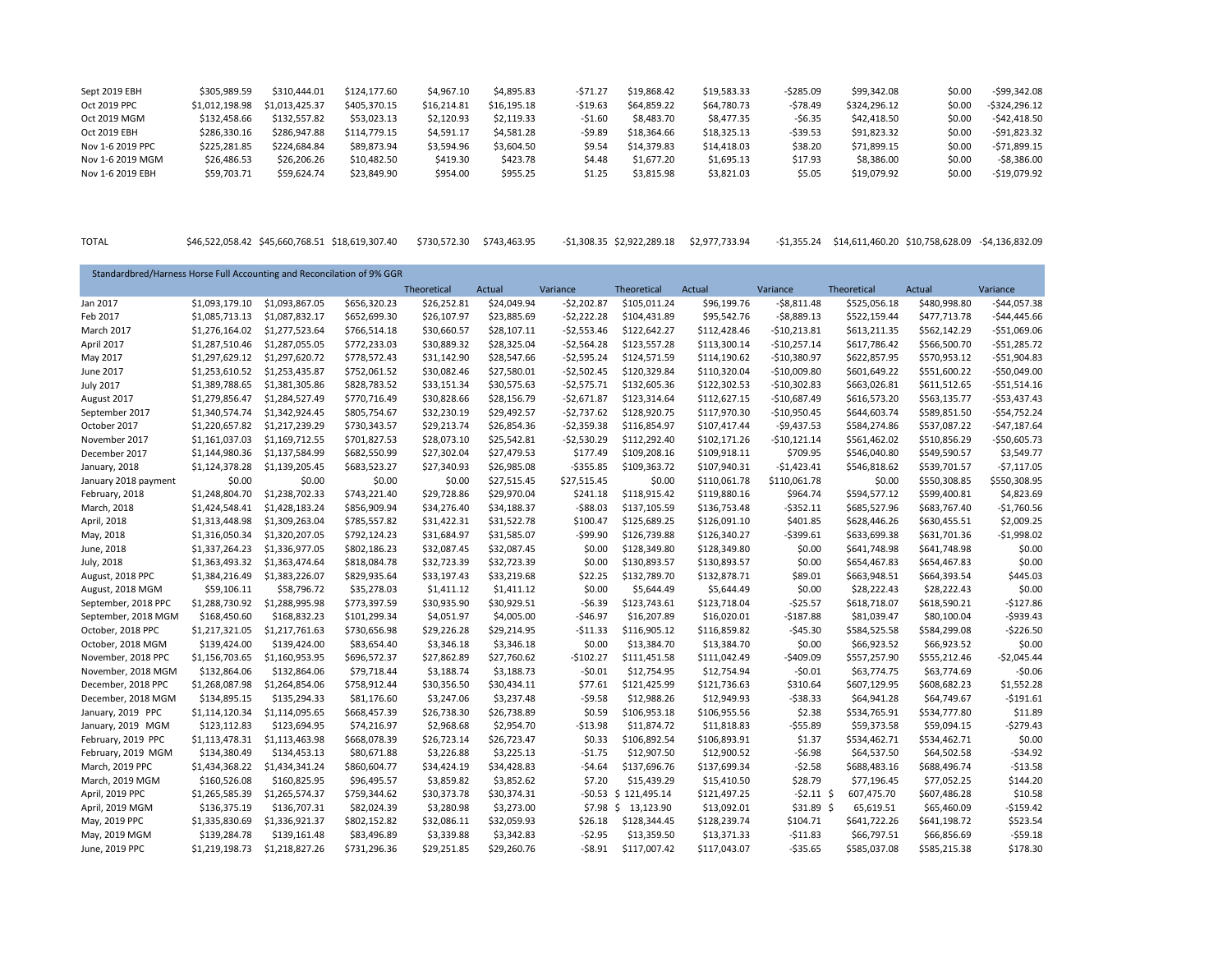| June, 2019 MGM       | \$125,589.06   | \$125,152.26    | \$75,091.36  | \$3,003.65  | \$3,014.13  | $-510.48$ | \$12,014.62  | \$12,056.54  | $-541.92$    | \$60,073.08  | \$60,282.74  | \$209.66     |
|----------------------|----------------|-----------------|--------------|-------------|-------------|-----------|--------------|--------------|--------------|--------------|--------------|--------------|
| June 2019, EBH       | \$104,937.14   | \$103,415.32    | \$62,049.19  | \$2,481.97  | \$2,518.49  | $-536.52$ | \$9,927.87   | \$10,073.96  | $-$ \$146.09 | \$49,639.35  | \$50,369.82  | \$730.47     |
| June 2019, EBH **    | 887,500.00     |                 | \$532,500.00 |             | \$21,300.00 |           |              | \$85,200.00  |              | \$426,000.00 | \$426,000.00 | \$0.00       |
| July 2019, PPC       | \$1,128,214.46 | \$1,127,325.61  | \$676,395.36 | \$27,055.81 | \$27,077.24 | $-521.43$ | \$108,223.26 | \$108,308.97 | $-$ \$85.71  | \$541,116.29 | \$541,544.85 | \$428.56     |
| July 2019 MGM        | 127,288.65     | \$127,491.28 \$ | 76,494.76    | \$3,059.79  | \$3,054.92  | \$4.87    | \$12,239.16  | \$12,219.71  | $$19.45$ \$  | 61,195.81    | \$61,098.55  | -\$97.26     |
| <b>July 2019 EBH</b> | \$303,591.04   | \$309.259.29 \$ | 185.555.57   | \$7,422.22  | \$7.286.18  | \$136.04  | \$29.688.89  | \$29,144.73  | \$544.16     | 148.444.46   | \$145,723.69 | $-52,720.77$ |
| Aug 2019 PPC         | \$1,087,198.20 | \$1.086.461.13  | \$651,876.68 | \$26,075.07 | \$26.092.75 | $-517.68$ | \$104,371.02 | \$104,300.27 | \$70.75      | 521.855.13   | \$521,501.34 | -\$353.79    |
| Aug 2019 MGM         | \$131,038.57   | \$133,656.69    | \$80,194.01  | \$3,207.76  | \$3,144.92  | \$62.84   | \$12,831.04  | \$12,579.02  | \$252.02     | \$64,155.21  | \$62,898.51  | $-$1,256.70$ |
| Aug 2019 EBH         | \$328,038.99   | \$332,555.26    | \$199,533.16 | \$7,981.33  | \$7,872.93  | \$108.40  | \$31,925.30  | \$31,491.74  | \$433.56     | \$157,458.71 | \$159,626.52 | \$2,167.81   |
| Sept 2019 PPC        | \$1,038,876.51 | \$1.039.089.64  | \$623,453.78 | \$24,938.15 | \$24,933.03 | \$5.12    | \$99,752.61  | \$99,732.14  | \$20.47      | \$498,763.03 | \$498,660.72 | $-5102.31$   |
| Sept 2019 MGM        | \$126,585.59   | \$126,759.46    | \$76,055.68  | \$3,042.23  | \$3,038.05  | \$4.18    | \$12,168.91  | \$12,152.21  | \$16.70      | \$60.844.54  | \$60,761.08  | -\$83.46     |
| Sept 2019 EBH        | \$305,989.59   | \$310.444.01    | \$186,266.41 | \$7,450.66  | \$7,343.75  | \$106.91  | \$29,802.62  | \$29,375.00  | \$427.62     | \$149,013.12 | \$146,875.00 | $-52,138.12$ |
| Oct 2019 PPC         | \$1,012,198.98 | \$1,013,425.37  | \$608,055.22 | \$24,322.21 | \$24,292.77 | \$29.44   | \$97,288.84  | \$97,171.12  | \$117.72     | \$486,444.18 | \$485,855.51 | $-5588.67$   |
| Oct 2019 MGM         | \$132,458.66   | \$132,557.82    | \$79,534.69  | \$3,181.39  | \$3.179.00  | \$2.39    | \$12.725.55  | \$12,716.03  | \$9.52       | \$63.627.75  | \$63,580.15  | $-547.60$    |
| Oct 2019 EBH         | \$286,330.16   | \$286,947.88    | \$172,168.73 | \$6,886.75  | \$6,871.92  | \$14.83   | \$27,547.00  | \$27,487.69  | \$59.31      | \$137,734.98 | \$137,438.47 | $-5296.51$   |
| Nov 1-6 2019 PPC     | \$225,281.85   | \$224,684.84    | \$134,810.90 | \$5,392.44  | \$5,406.76  | $-514.32$ | \$21,569.74  | \$21,627.09  | -\$57.35     | \$107,848.72 | \$108,135.28 | \$286.56     |
| Nov 1-6 2019 MGM     | \$26,486.53    | \$26,206.26     | \$15,723.76  | \$628.95    | \$635.67    | $-56.72$  | \$2,515.80   | \$2,542.70   | $-526.90$    | \$12.579.00  | \$12,713.52  | \$134.52     |
| Nov 1-6 2019 EBH     | \$59,703.71    | \$59,624.74     | \$35.774.84  | \$1,430.99  | \$1,432.88  | $-51.89$  | \$5,723.98   | \$5,731.55   | $-57.57$     | \$28,619.88  | \$28,657.77  | \$37.89      |
|                      |                |                 |              |             |             |           |              |              |              |              |              |              |

TOTAL \$46,522,058.42 \$45,660,768.51 \$27,928,961.11 \$1,095,858.44 \$1,116,652.01 \$274.18 \$4,383,504.53 \$4,466,521.33 \$1,254.72 \$22,341,354.20 \$22,334,770.00 -\$5,394.14

\* Calculations are based on CMS billing and Licensee's reported amounts. Reconciliation and adjustments will be made periodically and will be noted.

\*\* Encore Fine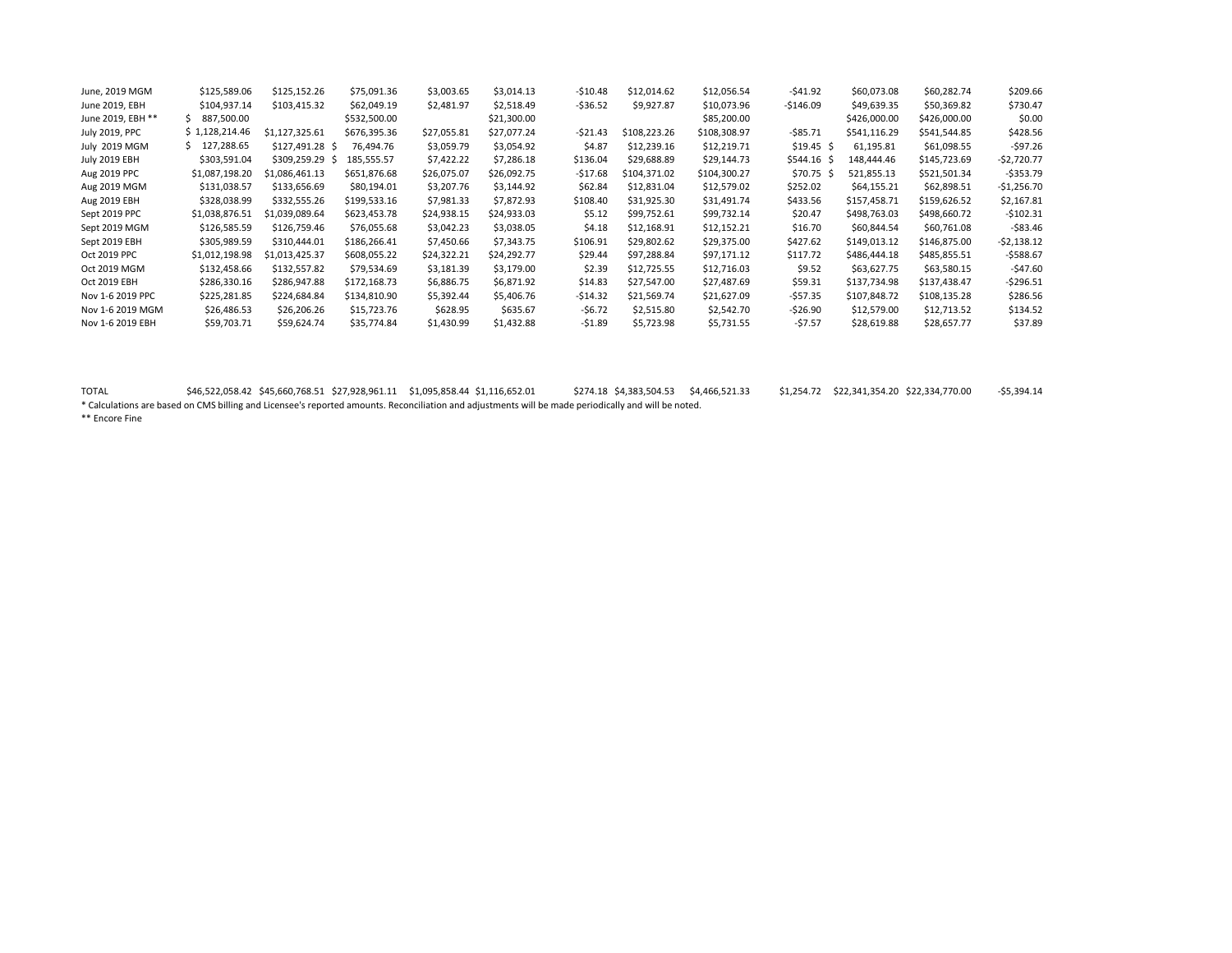|                      |                    |                 |                 |                    | <b>Thoroughbred/Running Horse</b> |
|----------------------|--------------------|-----------------|-----------------|--------------------|-----------------------------------|
|                      |                    |                 |                 | <b>Theoretical</b> | Actual                            |
|                      |                    |                 | 75% until 12/31 |                    |                                   |
|                      |                    |                 | and $45% a/o$   | (4%) New           | (4%) New                          |
|                      | Total in collected |                 | 1/1/16          | England            | England                           |
|                      | race horse         |                 | Allocation of   | Horsemen           | Horsemen                          |
| Column1              | assessments        | <b>MMARS</b>    | <b>MMARS</b>    | Benevolent         | Benevolent2                       |
| January, 2016        | \$1,127,802.66     | \$1,127,802.66  | \$507,511.20    | \$20,300.45        | \$33,834.07                       |
| February             | \$1,140,271.06     | \$1,145,284.00  | \$515,377.80    | \$20,615.11        | \$34,358.52                       |
| March                | \$1,214,660.90     | \$1,209,648.41  | \$544,341.78    | \$21,773.67        | \$36,289.46                       |
| April                | \$1,197,581.95     | \$1,198,337.39  | \$539,251.83    | \$21,570.07        | \$35,950.12                       |
| May                  | \$1,213,991.51     | \$1,212,088.68  | \$545,439.91    | \$21,817.60        | \$16,453.25                       |
| June 2016            | \$1,107,969.22     | \$1,109,166.91  | \$499,125.11    | \$19,965.00        | \$0.00                            |
| <b>July 2016</b>     | \$1,248,979.75     | \$1,248,241.73  | \$561,708.78    | \$22,468.35        | \$0.00                            |
| June thru July Retro | \$0.00             | \$0.00          | \$0.00          | \$0.00             | \$0.00                            |
| Aug 2016             | \$1,179,792.96     | \$1,182,707.42  | \$532,218.34    | \$21,288.73        | \$16,038.83                       |
| Aug Adj 2016         | \$0.00             | \$0.00          | \$0.00          | \$0.00             | \$0.00                            |
| Sept 2016            | \$1,153,074.05     | \$1,154,924.45  | \$519,716.00    | \$20,788.64        | \$20,755.33                       |
| Oct 2016             | \$1,131,911.52     | \$1,127,869.99  | \$507,541.50    | \$20,301.66        | \$20,374.41                       |
| Nov 2016             | \$1,099,049.36     | \$1,099,777.80  | \$494,900.01    | \$19,796.00        | \$19,800.89                       |
| Dec 2016             | \$1,137,492.64     | \$1,136,943.41  | \$511,624.53    | \$20,464.98        | \$20,474.87                       |
| Total                | \$13,952,577.58    | \$13,952,792.86 | \$6,278,756.79  | \$251,150.27       | \$254,329.75                      |

Theoretical Actual Column1 Total in collected race horse assessments MMARS 25% until 12/31 and 55% a/o 1/1/16 Allocation of MMARS (4%) Harness Horsemen Association of New England (4%) Harness Horsemen Association of New England2 January, 2016 \$1,127,802.66 \$1,127,802.66 \$620,291.46 \$24,811.66 \$11,278.03 February \$1,140,271.06 \$1,145,284.00 \$629,906.20 \$25,196.25 \$11,452.83 March \$1,214,660.90 \$1,209,648.41 \$665,306.63 \$26,612.27 \$12,096.48 April \$1,197,581.95 \$1,198,337.39 \$659,085.56 \$26,363.42 \$11,983.37 May  $$1,213,991.51$   $$1,212,088.68$   $$666,648.77$   $$26,665.95$   $$12,120.89$ June 2016 \$1,107,969.22 \$1,109,166.91 \$610,041.80 \$24,401.67 \$11,079.69 July 2016 \$1,248,979.75 \$1,248,241.73 \$686,532.95 \$27,461.32 \$12,489.80 June thru July Retro \$0.00 \$0.00 \$0.00 \$0.00 \$0.00 \$100,070.67 Aug 2016 \$1,179,792.96 \$1,182,707.42 \$650,489.08 \$26,019.56 \$25,955.44 Aug Adj 2016 \$0.00 \$0.00 \$0.00 \$0.00 \$0.00 Sept 2016 \$1,153,074.05 \$1,154,924.45 \$635,208.45 \$25,408.34 \$25,367.63 Oct 2016 \$1,131,911.52 \$1,127,869.99 \$620,328.49 \$24,813.14 \$24,902.05 Nov 2016 \$1,099,049.36 \$1,099,777.80 \$604,877.79 \$24,195.11 \$24,201.09 Dec 2016 \$1,137,492.64 \$1,136,943.41 \$625,318.88 \$25,012.76 \$25,024.84 Total \$13,952,577.58 \$13,952,792.86 \$7,674,036.07 \$306,961.44 \$308,022.81 Standardbred/Harness Horse F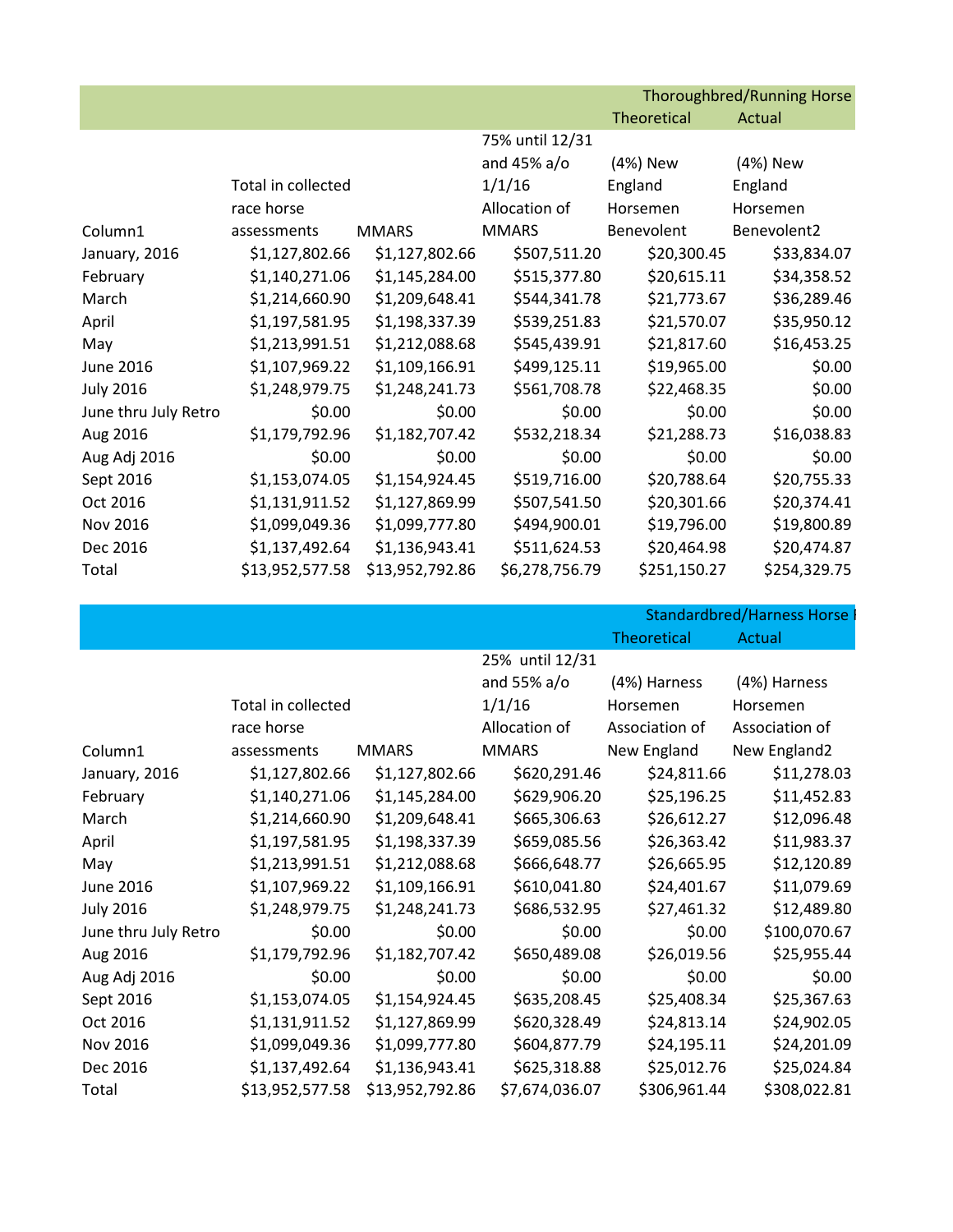|               | Full Accounting and Reconcilation of 9% GGR |                          |                 |                |                |
|---------------|---------------------------------------------|--------------------------|-----------------|----------------|----------------|
| Variance      | Theoretical                                 | Actual                   | Variance        | Theoretical    | Actual         |
|               |                                             |                          |                 |                |                |
|               | (16%) MA                                    | (16%) MA                 |                 | (80%) Sterling | (80%) Sterling |
| Over/(Under)  | Thoroughbred                                | Thoroughbred             | Over/(Under)    | Suffolk        | Suffolk        |
| Payment       | <b>Breeders Assoc</b>                       | Breeders Assoc3 Payment4 |                 | Racecourse     | Racecourse5    |
| \$13,533.62   | \$81,201.79                                 | \$135,336.32             | \$54,134.53     | \$406,008.96   | \$0.00         |
| \$13,743.41   | \$82,460.45                                 | \$137,434.07             | \$54,973.62     | \$412,302.24   | \$0.00         |
| \$14,515.79   | \$87,094.69                                 | \$145,157.81             | \$58,063.12     | \$435,473.43   | \$0.00         |
| \$14,380.05   | \$86,280.29                                 | \$143,800.48             | \$57,520.19     | \$431,401.46   | \$0.00         |
| $-$5,364.35$  | \$87,270.38                                 | \$145,450.64             | \$58,180.26     | \$436,351.92   | \$0.00         |
| $-$19,965.00$ | \$79,860.02                                 | \$132,956.31             | \$53,096.29     | \$399,300.09   | \$0.00         |
| $-$22,468.35$ | \$89,873.40                                 | \$149,877.57             | \$60,004.17     | \$449,367.02   | \$1,025,000.00 |
| \$0.00        | \$0.00                                      | \$0.00                   | \$0.00          | \$0.00         | \$0.00         |
| $-55,249.90$  | \$85,154.93                                 | \$62,931.99              | $-522,222.94$   | \$425,774.67   | \$800,000.00   |
| \$0.00        | \$0.00                                      | \$0.00                   | \$0.00          | \$0.00         | \$0.00         |
| $-533.31$     | \$83,154.56                                 | \$0.00                   | $-$ \$83,154.56 | \$415,772.80   | \$608,677.00   |
| \$72.75       | \$81,206.64                                 | \$0.00                   | $-$81,206.64$   | \$406,033.20   | \$0.00         |
| \$4.89        | \$79,184.00                                 | \$0.00                   | $-579,184.00$   | \$395,920.01   | \$0.00         |
| \$9.89        | \$81,859.93                                 | \$0.00                   | $-581,859.93$   | \$409,299.63   | \$0.00         |
| \$3,179.48    | \$1,004,601.09                              | \$1,052,945.19           | \$48,344.10     | \$5,023,005.43 | \$2,433,677.00 |

|               | Full Accounting and Reconcilation of 9% GGR |                |               |                    |                   |
|---------------|---------------------------------------------|----------------|---------------|--------------------|-------------------|
| Variance      | <b>Theoretical</b>                          | Actual         | Variance      | <b>Theoretical</b> | <b>Actual</b>     |
|               |                                             |                |               | (80%)              | (80%)             |
|               | (16%)                                       | (16%)          |               | PLAINRIDGE         | PLAINRIDGE        |
|               | Standardbred                                | Standardbred   |               | <b>GAMING AND</b>  | <b>GAMING AND</b> |
| Over/(Under)  | Owners of                                   | Owners of      | Over/(Under)  | REDEVELOPMEN       | REDEVELOPMEN      |
| Payment       | Massachusetts                               | Massachusetts3 | Payment4      | T LLC              | T LLC5            |
| $-$13,533.63$ | \$99,246.63                                 | \$45,112.10    | $-$54,134.53$ | \$496,233.17       | \$225,560.53      |
| $-$13,743.42$ | \$100,784.99                                | \$45,811.35    | $-$54,973.64$ | \$503,924.96       | \$229,056.79      |
| $-$14,515.79$ | \$106,449.06                                | \$48,385.94    | $-558,063.12$ | \$532,245.30       | \$241,929.68      |
| $-$14,380.05$ | \$105,453.69                                | \$47,933.49    | $-$57,520.20$ | \$527,268.45       | \$239,667.49      |
| $-$14,545.06$ | \$106,663.80                                | \$48,483.55    | $-558,180.25$ | \$533,319.02       | \$242,417.73      |
| $-$13,321.98$ | \$97,606.69                                 | \$44,318.77    | $-553,287.92$ | \$488,033.44       | \$221,593.84      |
| $-$14,971.52$ | \$109,845.27                                | \$49,959.19    | $-$59,886.08$ | \$549,226.36       | \$249,795.95      |
| \$100,070.67  | \$0.00                                      | \$340,396.62   | \$340,396.62  | \$0.00             | \$1,701,983.12    |
| $-564.12$     | \$104,078.25                                | \$103,821.78   | $-5256.47$    | \$520,391.26       | \$519,108.90      |
| \$0.00        | \$0.00                                      | \$59,886.08    | \$59,886.08   | \$0.00             | \$299,430.41      |
| $-540.71$     | \$101,633.35                                | \$101,470.52   | $-$162.83$    | \$508,166.76       | \$507,352.58      |
| \$88.91       | \$99,252.56                                 | \$99,608.21    | \$355.65      | \$496,262.80       | \$498,041.07      |
| \$5.98        | \$96,780.45                                 | \$96,804.34    | \$23.89       | \$483,902.23       | \$484,021.72      |
| \$12.08       | \$100,051.02                                | \$100,099.35   | \$48.33       | \$500,255.10       | \$500,496.76      |
| \$1,061.37    | \$1,227,845.77                              | \$1,232,091.29 | \$4,245.52    | \$6,139,228.86     | \$6,160,456.57    |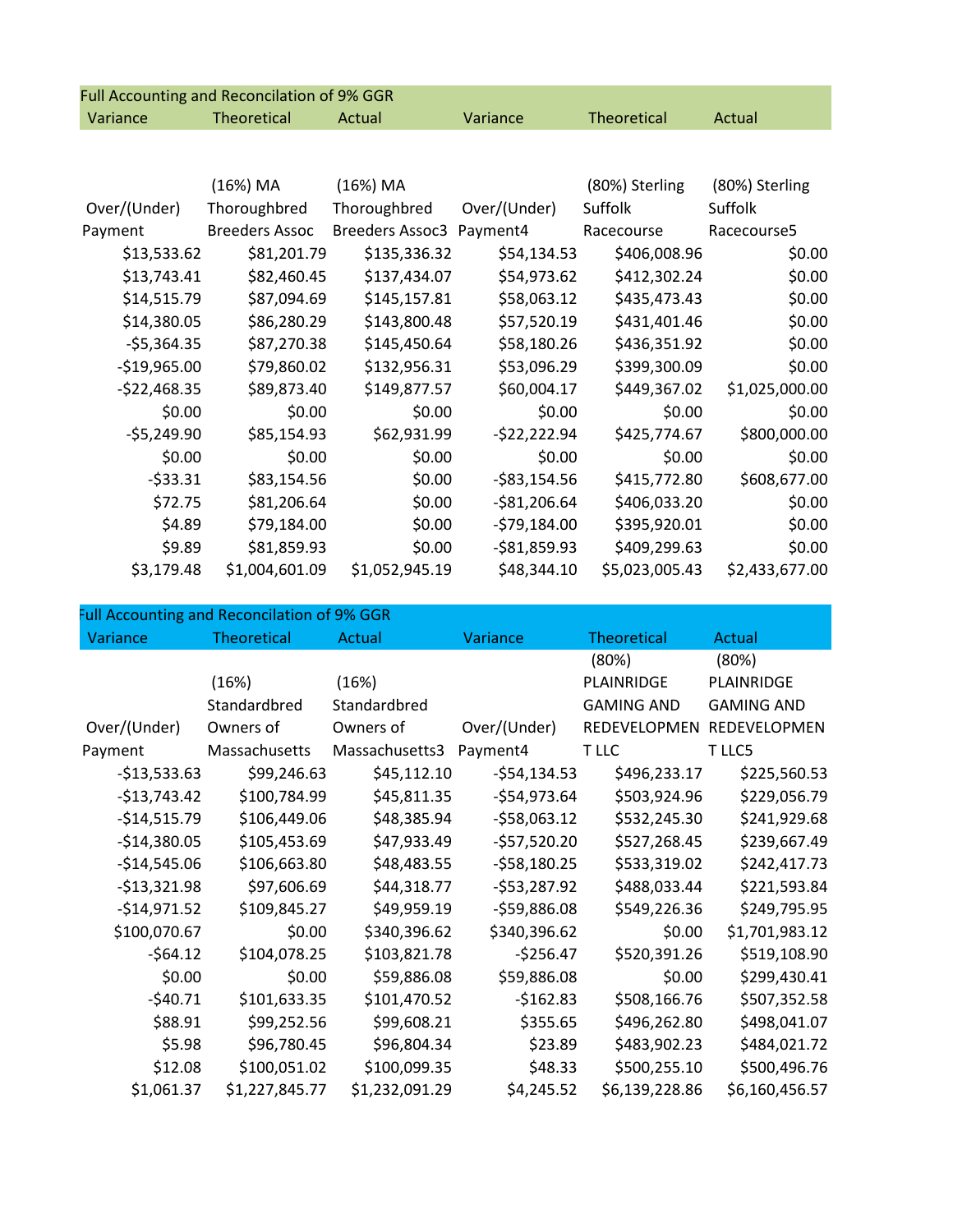## Variance

 Over/(Under) Payment6 -\$406,008.96 -\$412,302.24 -\$435,473.43 -\$431,401.46 -\$436,351.92 -\$399,300.09 \$575,632.98 \$0.00 \$374,225.33 \$0.00 \$192,904.20 -\$406,033.20 -\$395,920.01 -\$409,299.63 -\$2,589,328.43

## Variance

 Over/(Under) Payment6 -\$270,672.64 -\$274,868.17 -\$290,315.62 -\$287,600.96 -\$290,901.29 -\$266,439.60 -\$299,430.41 \$1,701,983.12 -\$1,282.36 \$299,430.41 -\$814.18 \$1,778.27 \$119.49 \$241.66 \$21,227.71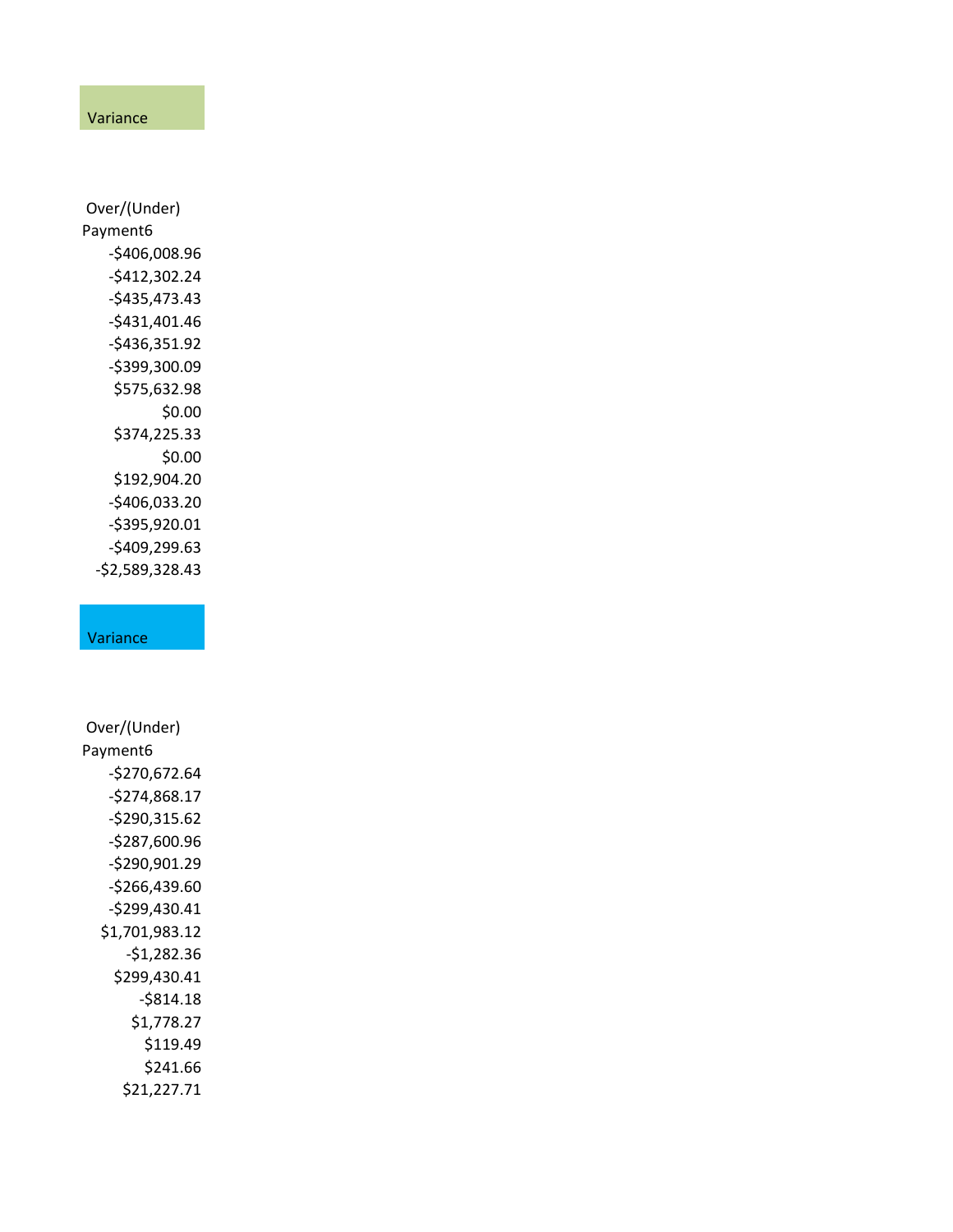|                        |                |                    |                  | Thoroughbred/Running Horse Full Accounting and Reconcilation of |                 |                           |
|------------------------|----------------|--------------------|------------------|-----------------------------------------------------------------|-----------------|---------------------------|
|                        |                | <b>Theoretical</b> | Actual           | Variance                                                        | Theoretical     | Actual                    |
| <b>License Fees 5%</b> |                |                    |                  |                                                                 |                 |                           |
| of License Fees        |                |                    |                  |                                                                 |                 |                           |
| <b>after</b>           |                | (4%) New           | (4%) New         |                                                                 | (16%) MA        | (16%) MA                  |
| Stabilization          |                | England            | England          |                                                                 |                 | Thoroughbred Thoroughbred |
| Fund is repaid         |                | <b>Horsement</b>   | <b>Horsement</b> | Over/(Under)                                                    | <b>Breeders</b> | <b>Breeders</b>           |
| \$20M                  | 75% Allocation | <b>Benevolent</b>  | Benevolent       | Payment                                                         | <b>Assoc</b>    | <b>Assoc</b>              |
| 8,750,000.00           | 6,562,500.00   | 262,500.00         | 210,000.00       | (52,500.00)                                                     | 1,050,000.00    | 1,050,000.00              |

|                 |                |                    |                 | Standardbred/Harness Horse Full Accounting and Reconcilation of I |              |                             |
|-----------------|----------------|--------------------|-----------------|-------------------------------------------------------------------|--------------|-----------------------------|
|                 |                | <b>Theoretical</b> | Actual          | <b>Variance</b>                                                   | Theoretical  | Actual                      |
| License Fees 5% |                | (4%)               | (4%)            |                                                                   |              |                             |
| of License Fees |                | <b>Harness</b>     | <b>Harness</b>  |                                                                   |              |                             |
| <b>after</b>    |                | <b>Horsemen</b>    | <b>Horsemen</b> |                                                                   | (16%)        | (16%)                       |
| Stabilization   |                | Association        | Association     |                                                                   | Standardbred | Standardbred                |
| Fund is repaid  |                | of New             | of New          | Over/(Under)                                                      | Owners of    | Owners of                   |
| \$20M           | 25% Allocation | <b>England</b>     | <b>England</b>  | Payment                                                           |              | Massachusetts Massachusetts |
| 8,750,000.00    | 2,187,500.00   | 87,500.00          | 70,000.00       | (17,500.00)                                                       | 350,000.00   | 350,000.00                  |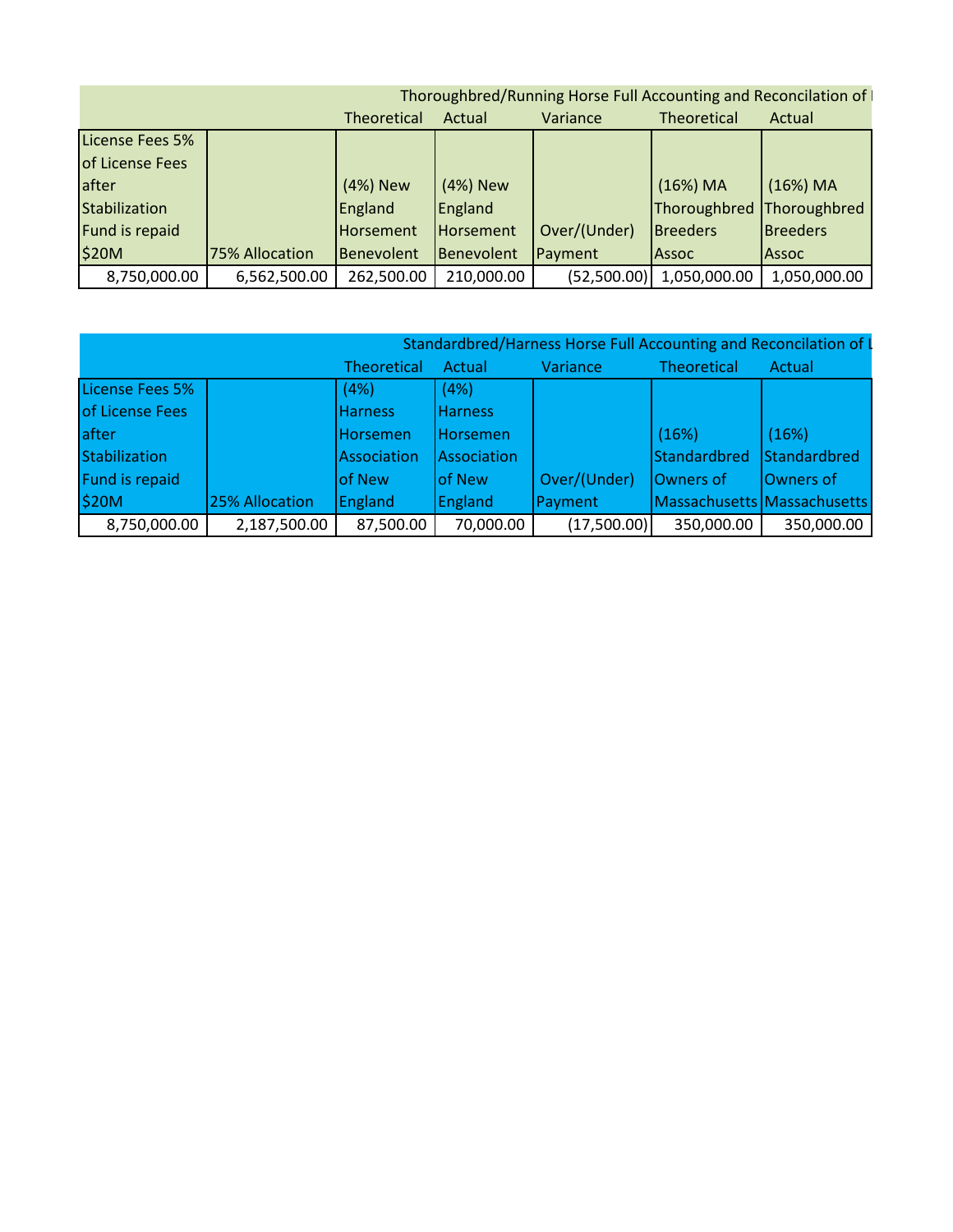| <b>Licensing Fees</b> |                          |                |                |
|-----------------------|--------------------------|----------------|----------------|
| Variance              | Theoretical              | Actual         | Variance       |
|                       |                          |                |                |
|                       |                          |                |                |
|                       |                          |                |                |
|                       | Over/(Und (80%) Sterling | (80%) Sterling |                |
| ler)                  | Suffolk                  | <b>Suffolk</b> | Over/(Under)   |
| Payment               | Racecourse               | Racecourse     | Payment        |
|                       | 5,250,000.00             |                | (5,250,000.00) |
|                       |                          |                |                |

 $(5,302,500.00)$ 1,260,000.00 Thoroughbred paid

| <b>icensing Fees</b> |                      |                   |                      |
|----------------------|----------------------|-------------------|----------------------|
| Variance             | Theoretical          | Actual            | Variance <sub></sub> |
|                      |                      |                   |                      |
|                      | (80%)                | (80%)             |                      |
|                      | <b>PLAINRIDGE</b>    | <b>PLAINRIDGE</b> |                      |
|                      | Over/(Und GAMING AND | <b>GAMING AND</b> |                      |
| er)                  | <b>REDEVELOPM</b>    | <b>REDEVELOPM</b> | Over/(Under)         |
| Payment              | <b>ENT LLC</b>       | <b>ENT LLC</b>    | Payment              |
|                      | 1,750,000.00         | 1,750,000.00      |                      |

2,170,000.00 standerbred paid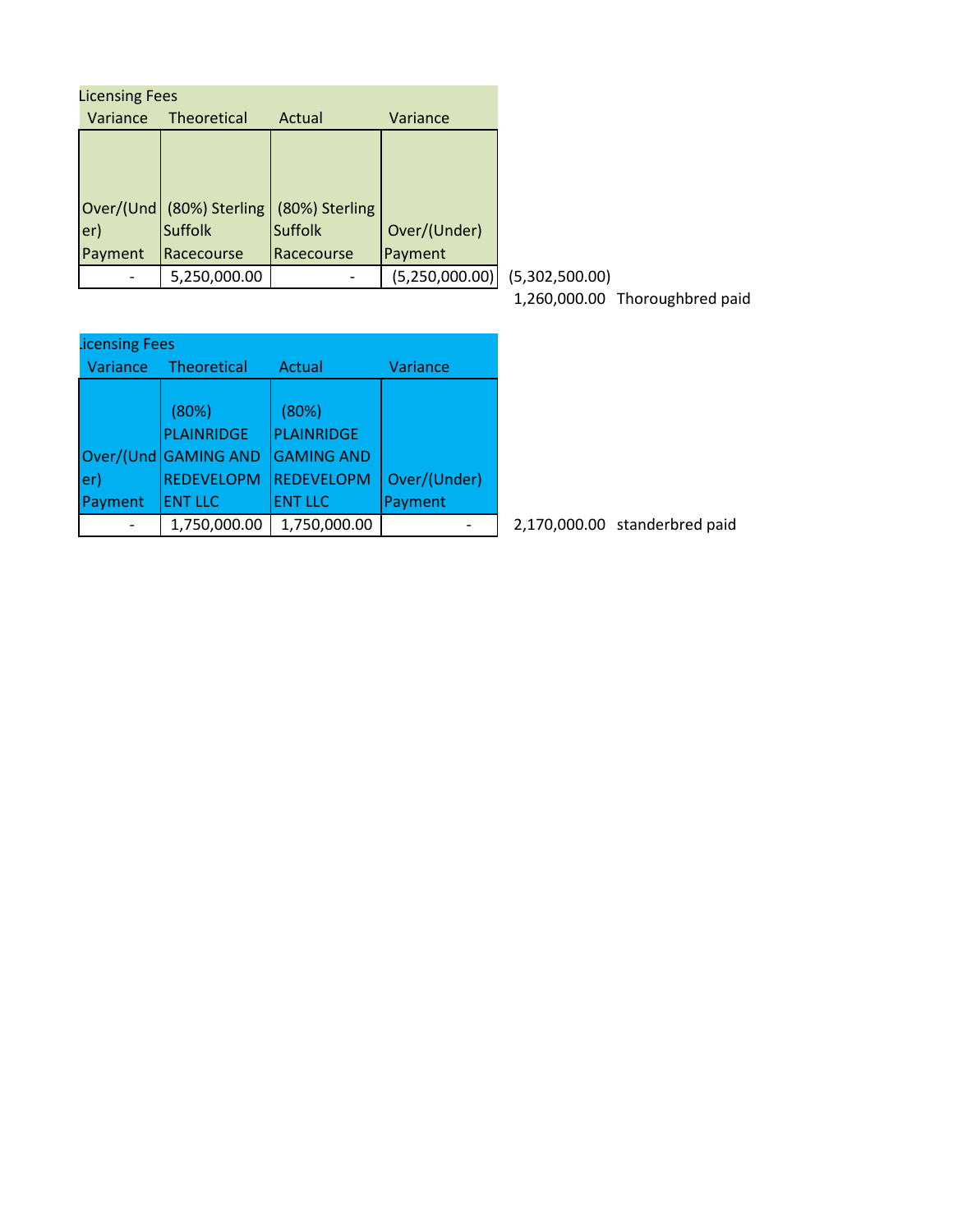|                     | Thoroughbred/Running Horse Full Accounting and Reconcilation of 9% GGR |                               |                                                                              |                          |                                                                        |                     |                            |                            |                       |                             |                              |                        |
|---------------------|------------------------------------------------------------------------|-------------------------------|------------------------------------------------------------------------------|--------------------------|------------------------------------------------------------------------|---------------------|----------------------------|----------------------------|-----------------------|-----------------------------|------------------------------|------------------------|
| Thorough bred 35%   | Actual                                                                 | <b>MGC</b>                    |                                                                              | Theoretical              | Actual                                                                 | Variance            | Theoretical                | Actual                     | Variance              | Theoretical                 | Actual                       | Variance               |
|                     | Total in                                                               |                               |                                                                              | (4%) New                 | (4%) New                                                               |                     |                            | (16%) MA                   |                       |                             |                              |                        |
|                     | collected race                                                         |                               | 35% Allocation of England                                                    |                          | England                                                                |                     | (16%) MA                   | Thoroughbred Over/(Und     |                       | (80%) Sterling              | (80%) Sterling               |                        |
|                     | horse                                                                  |                               | <b>MMARS</b>                                                                 | Horsemen                 | Horsemen                                                               | Over/(Under)        | Thoroughbred               | <b>Breeders</b>            | er)                   | Suffolk                     | Suffolk                      | Over/(Under)           |
|                     | assessments                                                            | <b>MMARS</b>                  | November 7, 2019 Benevolent                                                  |                          | Benevolent2                                                            | Payment             | <b>Breeders Assoc</b>      | Assoc                      |                       | Payment4 Racecourse         | Racecourse5                  | Payment6               |
| PPC Nov 7-30 2019   | \$762,776.12                                                           | \$761,779.96                  | \$266,622.99                                                                 | \$10,664.92              | \$10,678.86                                                            | \$13.94             | \$42,659.68                | \$42,715.46                | \$55.78               | \$213,298.39                |                              | $-5213,298.39$         |
| MGM Nov 7-30 2019   | \$98,116.26                                                            | \$98,381.15                   | \$34,433.40                                                                  | \$1,377.34               | \$1,372.18                                                             | $-55.16$            | \$5,509.34                 | \$5,494.51                 | $-514.83$             | \$27,546.72                 |                              | $-$27,546.72$          |
| EBH Nov 7-30 2019   | \$235,971.86                                                           | \$236,141.49                  | \$82,649.52                                                                  | \$3,305.98               | \$3,303.62                                                             | $-52.36$            | \$13,223.92                | \$13,214.48                | $-59.44$              | \$66,119.62                 |                              | $-566, 119.62$         |
| <b>PPC Dec 2019</b> | \$918,590.87                                                           | \$918,689.49                  | \$321,541.32                                                                 | \$12,861.65              | \$12,860.27                                                            | $-51.38$            | \$51,446.61                | \$51,441.08                | $-55.53$              | \$257,233.06                |                              | -\$257,233.06          |
| MGM Dec 2019        | \$118,838.44                                                           | \$120,866.76                  | \$42,303.37                                                                  | \$1,692.13               | \$1,663.73                                                             | -\$28.40            | \$6,768.54                 | \$6,654.95                 | $-$113.59$            | \$33,842.69                 |                              | $-$ \$33,842.69        |
| EBH Dec 2019        | \$337,582.34                                                           | \$337,749.64                  | \$118,212.37                                                                 | \$4,728.49               | \$4,726.15                                                             | $-52.34$            | \$18,913.98                | \$18,904.60                | $-59.38$              | \$94,569.90                 |                              | -\$94,569.90           |
| <b>PPC JAN 2020</b> |                                                                        | \$997,513.02 \$1,000,704.30   | \$350,246.51                                                                 | \$14,009.86              | \$13,965.18                                                            | $-$44.68$           | \$56,039.44                | \$55,860.72                | $-$178.72$            | \$280,197.20                |                              | $-5280, 197.20$        |
| <b>MGM JAN 2020</b> | \$129,774.22                                                           | \$129,962.78                  | \$45,486.97                                                                  | \$1,819.48               | \$1,816.83                                                             | $-52.65$            | \$7,277.92                 | \$7,267.35                 | $-$10.57$             | \$36,389.58                 |                              | -\$36,389.58           |
| <b>EBH JAN 2020</b> | \$303,619.12                                                           | \$302,833.83                  | \$105,991.84                                                                 | \$4,239.67               | \$4,250.66                                                             | \$10.99             | \$16,958.69                | \$17,002.67                | \$43.98               | \$84,793.47                 |                              | -\$84,793.47           |
| <b>PPC FEB 2020</b> |                                                                        | \$1,053,047.75 \$1,050,887.85 | \$367,810.75                                                                 | \$14,712.43              | \$14,742.66                                                            | \$30.23             | \$58,849.72                | \$58,970.67                | \$120.95              | \$294,248.60                |                              | -\$294,248.60          |
| MGM FEB 2020        | \$136,601.33                                                           | \$136,983.57                  | \$47,944.25                                                                  | \$1,917.77               | \$1,912.41                                                             | $-55.36$            | \$7,671.08                 | \$7,649.67                 | $-521.41$             | \$38,355.40                 |                              | $-$ \$38,355.40        |
| EBH FEB 2020        | \$328,239.47                                                           | \$327,723.57                  | \$114,703.25                                                                 | \$4,588.13               | \$4,595.35                                                             | \$7.22              | \$18,352.52                | \$18,381.40                | \$28.88               | \$91,762.60                 |                              | -\$91,762.60           |
| PPC March 2020      | \$428,102.56                                                           | \$427,185.08                  | \$149,514.78                                                                 | \$5,980.59               | \$5,993.43                                                             | \$12.84             | \$23,922.36                | \$23,973.74                | \$51.38               | \$119,611.82                |                              | $-5119,611.82$         |
| MGM March 2020      | \$59,885.41                                                            | \$59,462.66                   | \$20,811.93                                                                  | \$832.48                 | \$838.39                                                               | \$5.91              | \$3,329.91                 | \$3,353.58                 | \$23.67               | \$16,649.54                 |                              | $-$16,649.54$          |
| EBH March2020       | \$128,825.45                                                           | \$128,282.35                  | \$44,898.82                                                                  | \$1,795.95               | \$1,803.55                                                             | \$7.60              | \$7,183.81                 | \$7,214.22                 | \$30.41               | \$35,919.06                 |                              | -\$35,919.06           |
| April 2020 ALL      | \$0.00                                                                 | \$0.00                        | \$0.00                                                                       | \$0.00                   | \$0.00                                                                 | \$0.00              | \$0.00                     | \$0.00                     | \$0.00                | \$0.00                      |                              |                        |
| May 2020 ALL        | \$0.00                                                                 | \$0.00                        | \$0.00                                                                       | \$0.00                   | \$0.00                                                                 | \$0.00              | \$0.00                     | \$0.00                     | \$0.00                | \$0.00                      |                              |                        |
| June 2020 ALL       | \$0.00                                                                 | \$0.00                        | \$0.00                                                                       | \$0.00                   | \$0.00                                                                 | \$0.00              | \$0.00                     | \$0.00                     | \$0.00                | \$0.00                      |                              |                        |
| PPC JULY 2020       | \$696,767.72                                                           | \$692,259.31                  | \$242,290.76                                                                 | \$9,691.63               | \$9,754.75                                                             | \$63.12             | \$38,766.52                | \$39,018.99                | \$252.47              | \$193,832.61                |                              | -\$193,832.61          |
| MGM JULY 2020       | \$66,898.46                                                            | \$66,536.26                   | \$23,287.69                                                                  | \$931.51                 | \$936.58                                                               | \$5.07              | \$3,726.03                 | \$3,746.31                 | \$20.28               | \$18,630.15                 |                              | $-$18,630.15$          |
| EBH JULY 2020       | \$168,611.29                                                           | \$168,081.83                  | \$58,828.64                                                                  | \$2,353.15               | \$2,360.56                                                             | \$7.41              | \$9,412.58                 | \$9,442.23                 | \$29.65               | \$47,062.91                 |                              | -\$47,062.91           |
| PPC Aug 1-26 2020   | \$755,517.28                                                           | \$755,542.46                  | \$264,439.86                                                                 | \$10,577.59              | \$10,577.24                                                            | $-50.35$            | \$42,310.38                | \$42,308.97                | $-51.41$              | \$211,551.89                |                              | $-5211,551.89$         |
| MGM Aug 1-26 2020   | \$93,825.77                                                            | \$94,259.63                   | \$32,990.87                                                                  | \$1,319.63               | \$1,313.56                                                             | -\$6.07             | \$5,278.54                 | \$5,404.36                 | \$125.83              | \$26,392.70                 |                              | $-$26,392.70$          |
| EBH Aug 1-26 2020   | \$210,288.04                                                           | \$210,282.27                  | \$73,598.79                                                                  | \$2,943.95               | \$2,944.03                                                             | \$0.08              | \$11,775.81                | \$11,776.13                | \$0.32                | \$58,879.04                 |                              | -\$58,879.04           |
| <b>TOTAL</b>        |                                                                        | \$8,029,392.78 \$8,024,596.24 | \$2,808,608.68                                                               | \$112,344.34             | \$112,410.00                                                           | \$65.65             | \$449,377.39               | \$449,796.09               | \$418.70              | \$2,246,886.95              |                              | -\$2,246,886.95        |
|                     |                                                                        |                               |                                                                              |                          | Standardbred/Harness Horse Full Accounting and Reconcilation of 9% GGR |                     |                            |                            |                       |                             |                              |                        |
| Harness 65%         | Actual                                                                 | <b>MGC</b>                    |                                                                              | Theoretical              | Actual                                                                 | Variance            | Theoretical                | Actual                     | Variance              | Theoretical                 | Actual                       | Variance               |
|                     | Total in                                                               |                               |                                                                              |                          |                                                                        |                     |                            |                            |                       |                             |                              |                        |
|                     | collected race                                                         |                               | 65%Allocation of                                                             | (4%) Harness             | (4%) Harness                                                           |                     | (16%) MA                   | (16%) MA                   | Over/(Und             | (80%)                       | (80%)                        |                        |
|                     | horse                                                                  |                               | <b>MMARS</b><br>November 7, 2019 Association of NE Association of NE Payment | Horsemen                 | Horsemen                                                               | Over/(Under)        | Standard bred              | Standard bred er)          |                       | Plainridge Park             | Plainridge Park Over/(Under) |                        |
| PPC Nov 7-30 2019   | assessments                                                            | <b>MMARS</b>                  |                                                                              |                          |                                                                        |                     | owners                     | owners                     |                       | Payment4 Racecourse         | Racecourse                   | Payment6               |
| MGM Nov 7-30 2019   | \$762,776.12<br>\$98,116.26                                            | \$761,779.96<br>\$98,381.15   | \$495,156.97<br>\$63,947.75                                                  | \$19,806.28              | \$19,832.17                                                            | \$25.89<br>$-56.89$ | \$79,225.12<br>\$10,231.64 | \$79,328.71<br>\$10,204.08 | \$103.59<br>$-$27.56$ | \$396,125.58                | \$396,643.57                 | \$517.99<br>$-$137.76$ |
| EBH Nov 7-30 2019   | \$235,971.86                                                           | \$236,141.49                  | \$153,491.97                                                                 | \$2,557.91<br>\$6,139.68 | \$2,551.02<br>\$6,135.26                                               | $-54.42$            | \$24,558.71                | \$24,541.07                | $-517.64$             | \$51,158.20<br>\$122,793.57 | \$51,020.44<br>\$122,705.36  | $-$ \$88.21            |
| <b>PPC Dec 2019</b> | \$918,590.87                                                           | \$918,689.49                  | \$597,148.16                                                                 | \$23,885.92              | \$23,883.36                                                            | $-52.56$            | \$95,543.70                | \$95,533.44                | $-$10.26$             | \$477,718.52                | \$477,667.24                 | $-551.28$              |
| MGM Dec 2019        | \$118,838.44                                                           | \$120,866.76                  | \$78,563.39                                                                  | \$3,142.53               | \$3,089.79                                                             | -\$52.74            | \$12,570.14                | \$12,359.19                | $-5210.95$            | \$62,850.71                 | \$61,795.98                  | $-$1,054.73$           |
| EBH Dec 2019        | \$337,582.34                                                           | \$337,749.64                  | \$219,537.26                                                                 | \$8,781.49               | \$8,777.14                                                             | $-54.35$            | \$35,125.96                | \$35,108.56                | $-$17.40$             | \$175,629.81                | \$175,542.81                 | $-$ \$87.00            |
| <b>PPC JAN 2020</b> |                                                                        | \$997,513.02 \$1,000,704.30   | \$650,457.80                                                                 | \$26,018.31              | \$25,935.33                                                            | $-$ \$82.98         | \$104,073.25               | \$103,741.35               | $-5331.90$            | \$520,366.24                | \$518,706.76                 | $-$1,659.48$           |
| <b>MGM JAN 2020</b> | \$129,774.22                                                           | \$129,962.78                  | \$84,475.81                                                                  | \$3,379.03               | \$3,374.12                                                             | $-54.91$            | \$13,516.13                | \$13,496.51                | $-$19.62$             | \$67,580.65                 | \$67,482.59                  | $-598.06$              |
| <b>EBH JAN 2020</b> | \$303,619.12                                                           | \$302,833.83                  | \$196,841.99                                                                 | \$7,873.68               | \$7,894.09                                                             | \$20.41             | \$31,494.72                | \$31,576.38                | \$81.66               | \$157,473.59                | \$157,881.93                 | \$408.34               |
| <b>PPC FEB 2020</b> |                                                                        | \$1,053,047.75 \$1,050,887.85 | \$683,077.10                                                                 | \$27,323.08              | \$27,379.24                                                            | \$56.16             | \$109,292.34               | \$109,516.96               | \$224.62              | \$546,461.68                | \$547,584.83                 | \$1,123.15             |
| MGM FEB 2020        | \$136,601.33                                                           | \$136,983.57                  | \$89,039.32                                                                  | \$3,561.57               | \$3,551.63                                                             | $-59.94$            | \$14,246.29                | \$14,206.53                | $-$39.76$             | \$71,231.46                 | \$71,032.69                  | $-$198.77$             |
| EBH FEB 2020        | \$328,239.47                                                           | \$327,723.57                  | \$213,020.32                                                                 | \$8,520.81               | \$8,534.22                                                             | \$13.41             | \$34,083.25                | \$34,136.90                | \$53.65               | \$170,416.26                | \$170,684.52                 | \$268.26               |
| PPC March 2020      | \$428,102.56                                                           | \$427,185.08                  | \$277,670.30                                                                 | \$11,106.81              | \$11,130.66                                                            | \$23.85             | \$44,427.25                | \$44,522.66                | \$95.41               | \$222,136.24                | \$222,613.32                 | \$477.08               |
| MGM March 2020      | \$59,885.41                                                            | \$59,462.66                   | \$38,650.73                                                                  | \$1,546.03               | \$1,557.02                                                             | \$10.99             | \$6,184.12                 | \$6,228.08                 | \$43.96               | \$30,920.58                 | \$31,140.40                  | \$219.82               |
| EBH March2020       | \$128,825.45                                                           | \$128,282.35                  | \$83,383.53                                                                  | \$3,335.34               | \$3,349.46                                                             | \$14.12             | \$13,341.36                | \$13,397.84                | \$56.48               | \$66,706.82                 | \$66,989.23                  | \$282.41               |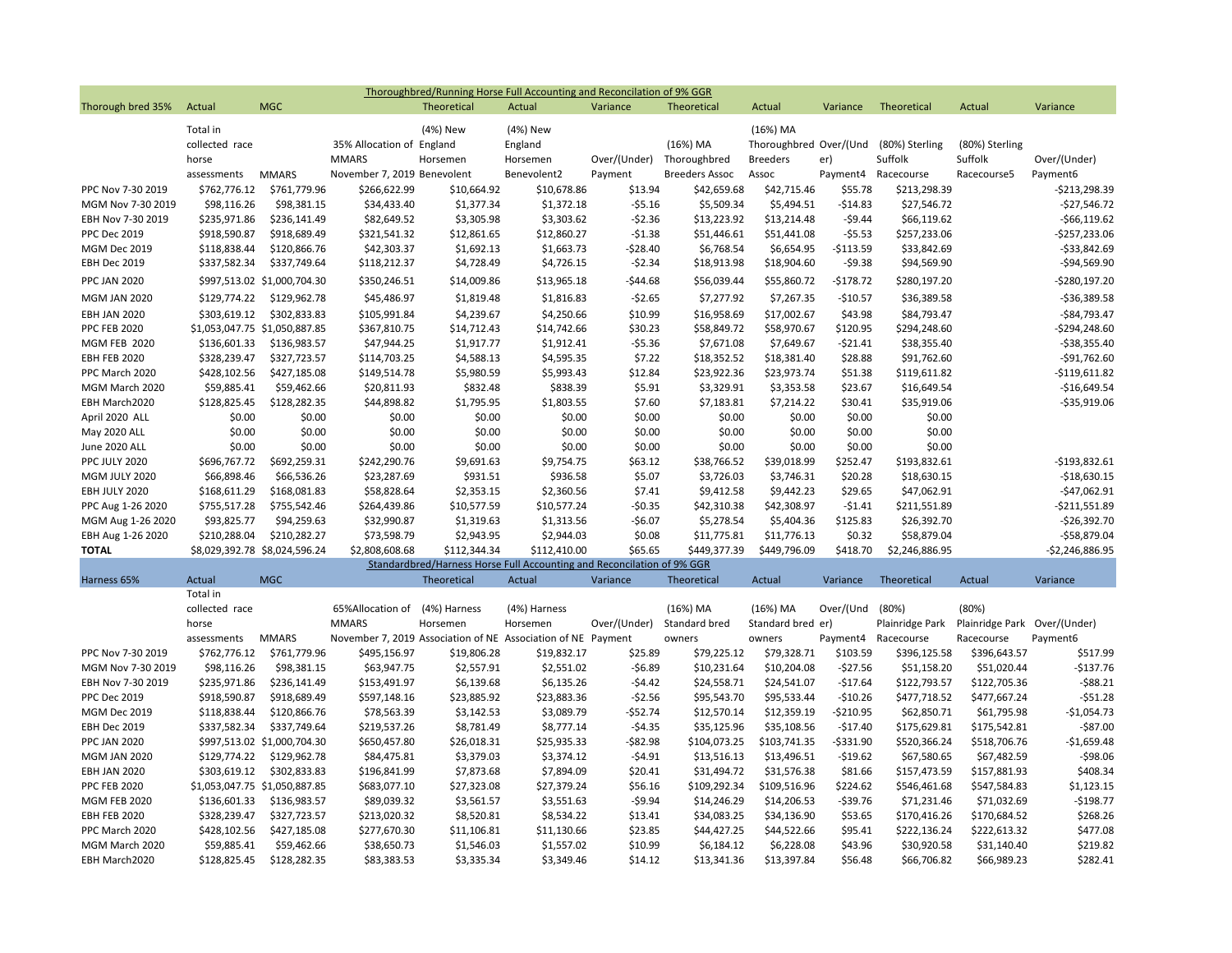| April 2020 ALL    | \$0.00                        | \$0.00       | \$0.00         | \$0.00       | \$0.00       | \$0.00    | \$0.00       | \$0.00       | \$0.00    | \$0.00         | \$0.00         |            |
|-------------------|-------------------------------|--------------|----------------|--------------|--------------|-----------|--------------|--------------|-----------|----------------|----------------|------------|
| May 2020 ALL      | \$0.00                        | \$0.00       | \$0.00         | \$0.00       | \$0.00       | \$0.00    | \$0.00       | \$0.00       | \$0.00    | \$0.00         | \$0.00         |            |
| June 2020 ALL     | \$0.00                        | \$0.00       | \$0.00         | \$0.00       | \$0.00       | \$0.00    | \$0.00       | \$0.00       | \$0.00    | \$0.00         | \$0.00         |            |
| PPC JULY 2020     | \$696.767.72                  | \$692.259.31 | \$449,968.55   | \$17,998.74  | \$18,115.96  | \$117.22  | \$71,994.97  | \$72,463.84  | \$468.87  | \$359,974.84   | \$362,319.22   | \$2,344.38 |
| MGM JULY 2020     | \$66.898.46                   | \$66.536.26  | \$43,248.57    | \$1,729.94   | \$1,739.36   | \$9.42    | \$6,919.77   | \$6,957.44   | \$37.67   | \$34.598.86    | \$34,787.20    | \$188.34   |
| EBH JULY 2020     | \$168,611.29                  | \$168,081.83 | \$109,253.19   | \$4,370.13   | \$4,383.89   | \$13.76   | \$17,480.51  | \$17.535.57  | \$55.06   | \$87,402.55    | \$87,677.87    | \$275.32   |
| PPC Aug 1-26 2020 | \$755,517.28                  | \$755.542.46 | \$491,102.60   | \$19,644.10  | \$19,643.45  | -\$0.65   | \$78.576.42  | \$78,573.80  | $-52.62$  | \$392.882.08   | \$392,868.99   | $-513.09$  |
| MGM Aug 1-26 2020 | \$93,825.77                   | \$94,259.63  | \$61,268.76    | \$2,450.75   | \$2,439.47   | $-511.28$ | \$9,803.00   | \$9,757.88   | $-545.12$ | \$49,015.01    | \$48,789.40    | $-5225.61$ |
| EBH Aug 1-26 2020 | \$210.288.04                  | \$210.282.27 | \$136.683.48   | \$5,467.34   | \$5,467.49   | \$0.15    | \$21,869.36  | \$21,869.96  | \$0.60    | \$109,346.78   | \$109,349.78   | \$3.00     |
| <b>TOTAL</b>      | \$8,029,392.78 \$8,024,596.24 |              | \$5,215,987.54 | \$208,639.49 | \$208,764.13 | \$124.64  | \$834.557.99 | \$835,056.74 | \$498.75  | \$4,172,790.03 | \$4.175.284.13 | \$2,494.10 |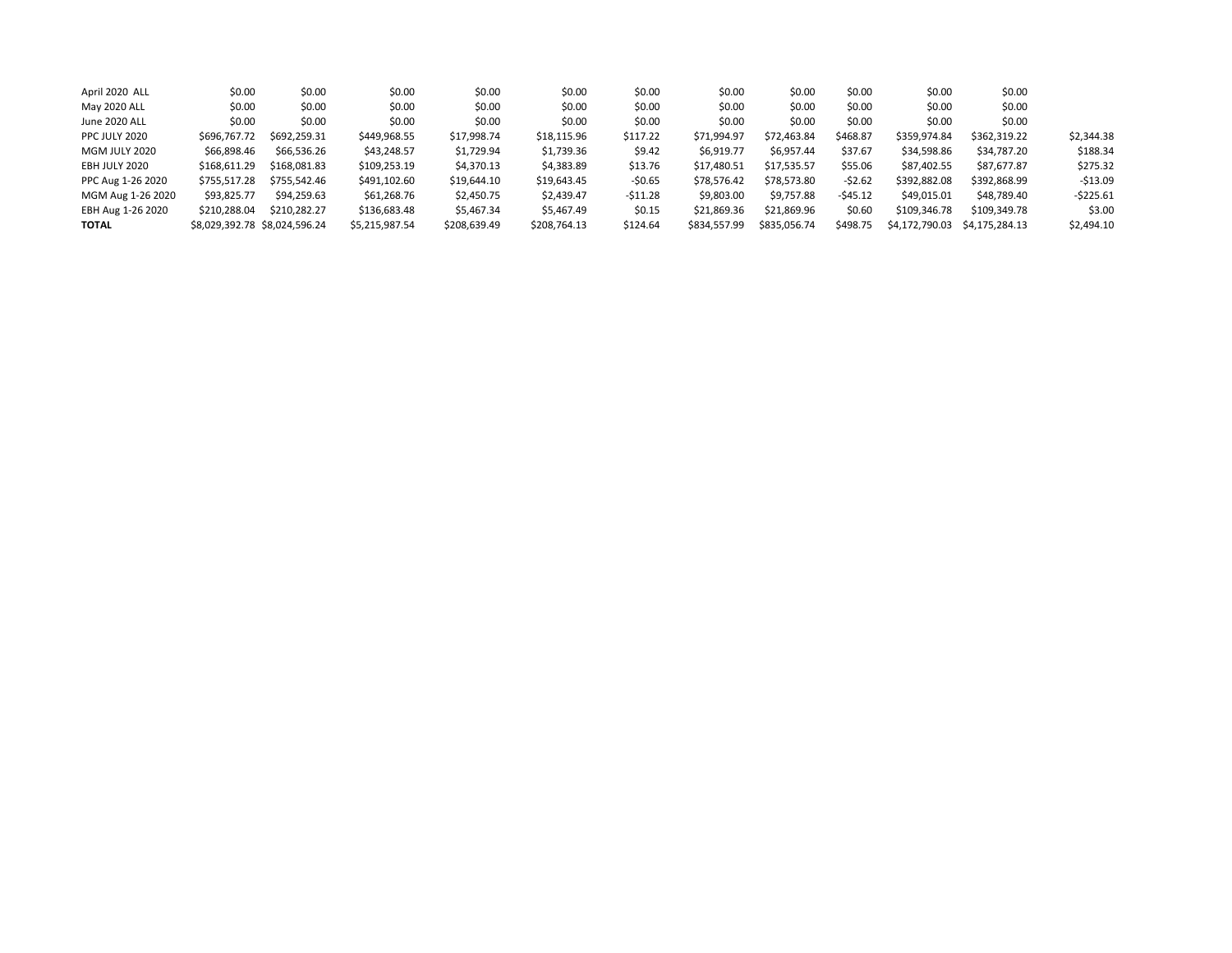| Thoroughbred/Running Horse Full Accounting and Reconcilation of 9% GGR |                  |                    |                |                                       |              |                                                                  |                       |                              |                      |                |                  |
|------------------------------------------------------------------------|------------------|--------------------|----------------|---------------------------------------|--------------|------------------------------------------------------------------|-----------------------|------------------------------|----------------------|----------------|------------------|
| Thoroughbred split                                                     | Actual           | <b>Theoretical</b> | Theoretical    | Actual                                | Variance     | Theoretical                                                      | Actual                | Variance                     | Theoretical          | Actual         | Variance         |
| N E Horsemen                                                           |                  |                    | (4%) New       | (4%) New                              |              |                                                                  |                       |                              |                      |                |                  |
| Benevolent 60%                                                         |                  |                    | England        | England                               |              | (16%) MA                                                         | (16%) MA              |                              | (80%) Sterling       | (80%) Sterling |                  |
| T-Breeders 30%                                                         | Total race horse |                    | Horsemen       | Horsemen                              |              | Thoroughbred                                                     | Thoroughbred          |                              | Suffolk              | Suffolk        |                  |
| Purses 30% of                                                          | assessment       | Total race horse   | Benevolent     | Benevolent                            | Over/(Under) | <b>Breeders Assoc</b>                                            | <b>Breeders Assoc</b> | Over/(Under) Racecourse      |                      | Racecourse     | Over/(Under)     |
| category total                                                         | Licensee         | assessment CMS     | (60% of 4%)    | (60% of 4%)                           | Payment      | (30% of 16%)                                                     | (30% of 16%)          | Payment                      | (30% of 80%)         | (30% of 80%)   | Payment          |
| PPC Aug 27-31                                                          | \$159,689.68     | \$162,352.10       | \$3,896.45     | \$3,832.55                            | $-563.90$    | \$7,792.90                                                       | \$7,665.10            | $-$127.80$                   | \$38,964.50          |                | $-538,964.50$    |
| MGM Aug 27-31                                                          | \$21,567.63      | \$21,575.11        | \$517.80       | \$517.62                              | $-50.18$     | \$1,035.61                                                       | \$1,035.25            | $-50.36$                     | \$5,178.03           |                | $-$5,178.03$     |
| <b>EBH Aug 27-31</b>                                                   | \$54,651.64      | \$54,890.96        | \$1,317.38     | \$1,311.64                            | $-55.74$     | \$2,634.77                                                       | \$2,623.28            | $-511.49$                    | \$13,173.83          |                | $-$13,173.83$    |
| PPC Sept 2020                                                          | \$895,328.40     | \$895,794.38       | \$21,499.07    | \$21,487.88                           | $-511.18$    | \$42,998.13                                                      | \$42,975.76           | $-522.37$                    | \$214,990.65         |                | $-$214,990.65$   |
| MGM Sept 2020                                                          | \$118,606.08     | \$119,047.42       | \$2,857.14     | \$2,846.55                            | $-$10.59$    | \$5,714.28                                                       | \$5,693.09            | $-521.18$                    | \$28,571.38          |                | $-$28,571.38$    |
| EBH Sept 2020                                                          | \$269,695.55     | \$270,579.67       | \$6,493.91     | \$6,472.69                            | $-521.22$    | \$12,987.82                                                      | \$12,945.39           | -\$42.44                     | \$64,939.12          |                | $-$64,939.15$    |
| <b>PPC Oct 2020</b>                                                    | \$907,847.23     | \$907,448.31       | \$21,778.76    | \$21,788.33                           | \$9.57       | \$43,557.52                                                      | \$43,576.67           | \$19.15                      | \$217,787.59         |                | $-$217,787.59$   |
| <b>MGM Oct 2020</b>                                                    | \$109,912.09     | \$109,926.44       | \$2,638.23     | \$2,637.89                            | -\$0.34      | \$5,276.47                                                       | \$5,275.78            | $-50.69$                     | \$26,382.35          |                | $-$26,382.35$    |
| EBH Oct 2020                                                           | \$257,855.17     | \$257,810.39       | \$6,187.45     | \$6,188.52                            | \$1.07       | \$12,374.90                                                      | \$12,377.05           | \$2.15                       | \$61,874.49          |                | $-$61,874.49$    |
| <b>PPC Nov 2020</b>                                                    | \$683,574.61     | \$684,530.63       | \$16,428.74    | \$16,405.79                           | $-522.94$    | \$32,857.47                                                      | \$32,811.58           | -\$45.89                     | \$164,287.35         |                | $-$164,287.35$   |
| MGM Nov 2020                                                           | \$65,606.60      | \$65,635.84        | \$1,575.26     | \$1,574.56                            | $-50.70$     | \$3,150.52                                                       | \$3,149.12            | $-51.40$                     | \$15,752.60          |                | $-$15,752.60$    |
| EBH Nov 2020                                                           | \$175,097.58     | \$175,484.75       | \$4,211.63     | \$4,202.34                            | $-59.29$     | \$8,423.27                                                       | \$8,404.68            | $-518.58$                    | \$42,116.34          |                | $-$42,116.34$    |
| <b>PPC Dec 2020</b>                                                    | \$825,574.60     | \$827,523.41       | \$19,860.56    | \$19,813.79                           | -\$46.77     | \$39,721.12                                                      | \$39,627.58           | $-$ \$93.54                  | \$198,605.62         |                | $-$198,605.62$   |
| MGM Dec 2020                                                           | \$71,882.27      | \$71,804.12        | \$1,723.30     | \$1,725.17                            | \$1.88       | \$3,446.60                                                       | \$3,450.35            | \$3.75                       | \$17,232.99          |                | $-$17,232.99$    |
| EBH Dec 2020                                                           | \$185,623.65     | \$185,673.52       | \$4,456.16     | \$4,454.97                            | $-$1.20$     | \$8,912.33                                                       | \$8,909.94            | $-52.39$                     | \$44,561.64          |                | $-$44,561.64$    |
| <b>PPC Jan 2021</b>                                                    | \$881,283.40     | \$881,234.55       | \$21,149.63    | \$21,150.80                           | \$1.17       | \$42,299.26                                                      | \$42,301.60           | \$2.34                       | \$211,496.29         |                | $-5211,496.29$   |
| MGM Jan 2021                                                           | \$91,179.47      | \$91,278.54        | \$2,190.68     | \$2,188.31                            | $-52.38$     | \$4,381.37                                                       | \$4,376.61            | $-54.76$                     | \$21,906.85          |                | $-$21,906.85$    |
| <b>EBH Jan 2021</b>                                                    | \$210,344.17     | \$210,251.29       | \$5,046.03     | \$5,048.26                            | \$2.23       | \$10,092.06                                                      | \$10,096.52           | \$4.46                       | \$50,460.31          |                | $-$50,460.31$    |
| PPC Feb2021                                                            | \$859,865.72     | \$886,197.46       | \$21,268.74    | \$20,636.78                           | $-$631.96$   | \$42,537.48                                                      | \$41,273.55           | $-$1,263.92$                 | \$212,687.39         |                | $-$212,687.39$   |
| MGM Feb 2021                                                           | \$106,341.77     | \$106,234.00       | \$2,549.62     | \$2,552.20                            | \$2.59       | \$5,099.23                                                       | \$5,104.40            | \$5.17                       | \$25,496.16          |                | $-$25,496.16$    |
| EBH Feb2021                                                            | \$257,806.94     | \$257,443.45       | \$6,178.64     | \$6,187.37                            | \$8.72       | \$12,357.29                                                      | \$12,374.73           | \$17.45                      | \$61,786.43          |                | $-$61,786.43$    |
| PPC March 2021                                                         | \$1,100,408.49   | \$1,093,895.69     | \$26,253.50    | \$26,409.80                           | \$156.31     | \$52,506.99                                                      | \$52,819.61           | \$312.61                     | \$262,534.97         |                | $-$262,534.97$   |
| MGM March 2021                                                         | \$139,183.30     | \$138,653.06       | \$3,327.67     | \$3,340.40                            | \$12.73      | \$6,655.35                                                       | \$6,680.80            | \$25.45                      | \$33,276.73          |                | $-$33,276.73$    |
| EBH March 2021                                                         | \$312,052.37     | \$312,336.10       | \$7,496.07     | \$7,489.26                            | $-56.81$     | \$14,992.13                                                      | \$14,978.51           | $-$13.62$                    | \$74,960.66          |                | $-$74,960.66$    |
| PPC April 1-25 2021                                                    | \$950,277.05     | \$949,351.47       | \$22,784.44    | \$22,806.65                           | \$22.21      | \$45,568.87                                                      | \$45,613.30           | \$44.43                      | \$227,844.35         |                | $-$227,844.35$   |
| MGM April 1-25 2021                                                    | \$118,445.74     | \$118,752.51       | \$2,850.06     | \$2,842.70                            | $-57.36$     | \$5,700.12                                                       | \$5,685.40            | -\$14.72                     | \$28,500.60          |                | $-$28,500.60$    |
| EBH April 1-25 2021                                                    | \$267,350.47     | \$266,686.52       | \$6,400.48     | \$6,416.41                            | \$15.93      | \$12,800.95                                                      | \$12,832.82           | \$31.87                      | \$64,004.76          |                | $-$64,004.76$    |
|                                                                        |                  |                    |                |                                       |              |                                                                  |                       |                              |                      |                |                  |
| <b>TOTAL</b>                                                           | \$10,097,051.67  | \$10,122,391.69    | \$242,937.40   | \$242,329.24                          | \$608.16     | \$485,874.80                                                     | \$484,658.48          | $-$1,216.32$                 | \$2,429,374.01       |                | $-$2,429,374.01$ |
|                                                                        |                  |                    |                |                                       |              | Standardbred/Harness Full Accounting and Reconcilation of 9% GGR |                       |                              |                      |                |                  |
| Harness split                                                          | Actual           | <b>MGC</b>         | Theoretical    | Actual                                | Variance     | Theoretical                                                      | Actual                | Variance                     | Theoretical          | Actual         | Variance         |
| HarnessHorsemen                                                        |                  |                    |                |                                       |              |                                                                  |                       |                              |                      | (80%)          |                  |
| Assoc 40%                                                              |                  |                    | (4%) Harness   | (4%) Harness                          |              | (16%) MA                                                         | (16%) MA              |                              | (80%)                | Plainridge     |                  |
| S-Bred owner 70%                                                       | Total race horse |                    | Horsemen       | Horsemen                              |              | Standard bred                                                    | Standard bred         |                              | Plainridge Park Park |                |                  |
| Purses 70%<br>of                                                       | assessment       | Total race horse   | Association of | Association of Over/(Under)           |              | owners                                                           | owners                | (70% Over/(Under) Racecourse |                      | Racecourse     | Over/(Under)     |
| category total                                                         | Licensee         | assessment CMS     |                | NE (40% of 4%) NE (40% of 4%) Payment |              | (70% of 16%)                                                     | of 16%)               | Payment                      | (70% of 80%)         | (70% of 80%)   | Payment          |
| PPC Aug 27-31                                                          | \$159,689.68     | \$162,352.10       | \$2,597.63     | \$2,555.03                            | $-542.60$    | \$18,183.44                                                      | \$17,885.24           | $-5298.19$                   | \$90,917.18          | \$89,426.22    | $-$1,490.96$     |
| MGM Aug 27-31                                                          | \$21,567.63      | \$21,575.11        | \$345.20       | \$345.08                              | $-50.12$     | \$2,416.41                                                       | \$2,415.57            | $-50.84$                     | \$12,082.06          | \$12,077.87    | $-$4.19$         |
| <b>EBH Aug 27-31</b>                                                   | \$54,651.64      | \$54,890.96        | \$878.26       | \$874.43                              | $-53.83$     | \$6,147.79                                                       | \$6,120.98            | $-526.80$                    | \$30,738.94          | \$30,604.92    | $-$134.02$       |
| PPC Sept 2020                                                          | \$895,328.40     | \$895,794.38       | \$14,332.71    | \$14,325.25                           | $-57.46$     | \$100,328.97                                                     | \$100,276.78          | $-552.19$                    | \$501,644.85         | \$501,383.90   | $-5260.95$       |
| MGM Sept 2020                                                          | \$118,606.08     | \$119,047.42       | \$1,904.76     | \$1,897.70                            | $-57.06$     | \$13,333.31                                                      | \$13,283.88           | $-549.43$                    | \$66,666.56          | \$66,419.40    | $-5247.15$       |
| EBH Sept 2020                                                          | \$269,695.55     | \$270,579.67       | \$4,329.27     | \$4,315.13                            | $-$14.15$    | \$30,304.92                                                      | \$30,205.90           | -\$99.02                     | \$151,524.62         | \$151,029.51   | $-5495.11$       |
| <b>PPC Oct 2020</b>                                                    | \$907,847.23     | \$907,448.31       | \$14,519.17    | \$14,525.56                           | \$6.38       | \$101,634.21                                                     | \$101,678.89          | \$44.68                      | \$508,171.05         | \$508,394.45   | \$223.40         |
| MGM Oct 2020                                                           | \$109,912.09     | \$109,926.44       | \$1,758.82     | \$1,758.59                            | $-50.23$     | \$12,311.76                                                      | \$12,310.15           | $-51.61$                     | \$61,558.81          | \$61,550.77    | $-58.04$         |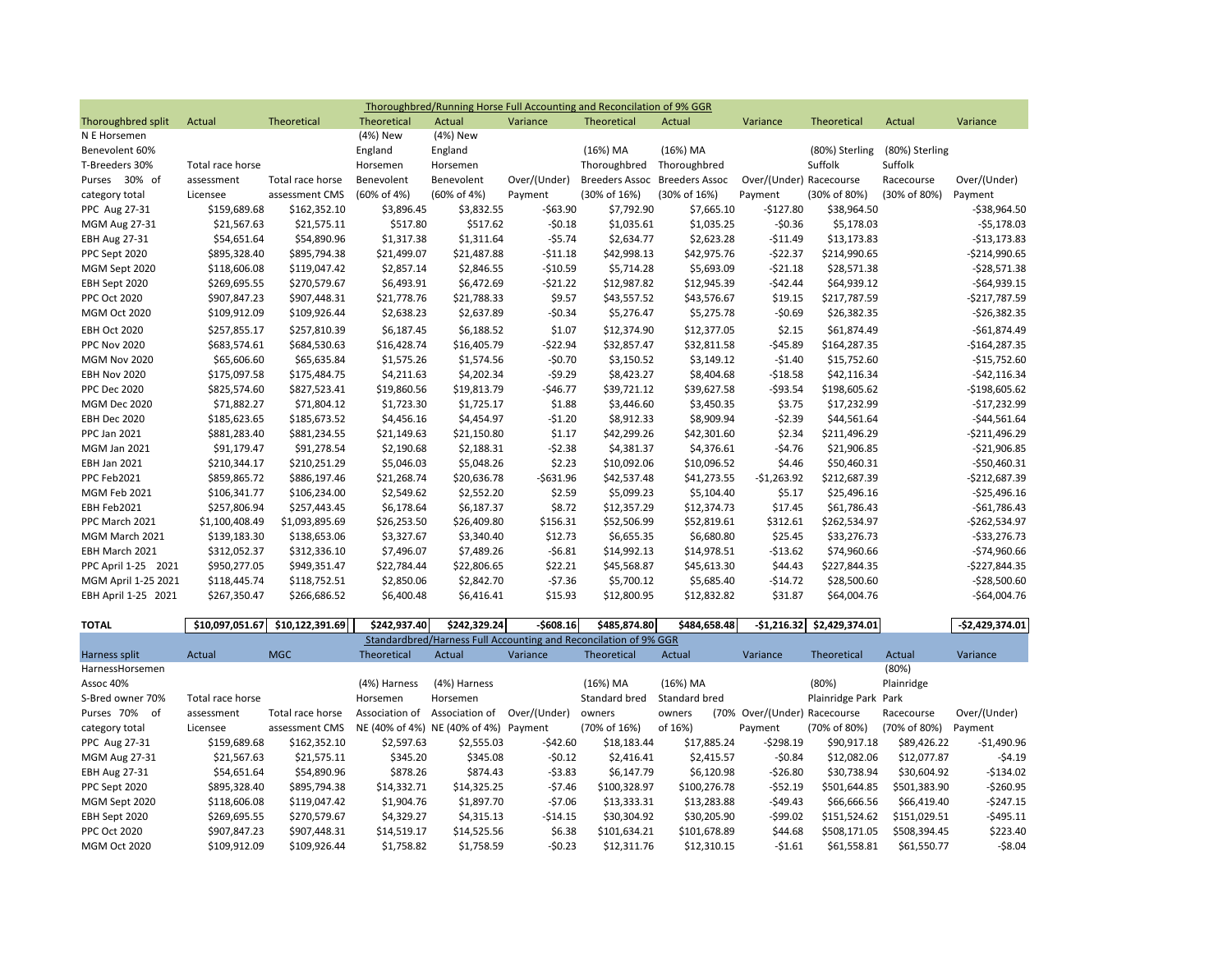| <b>EBH Oct 2020</b> | \$257,855.17   | \$257,810.39   | \$4,124.97  | \$4,125.68  | \$0.72    | \$28,874.76  | \$28,879.78  | \$5.02       | \$144,373.82 | \$144,398.90 | \$25.08       |
|---------------------|----------------|----------------|-------------|-------------|-----------|--------------|--------------|--------------|--------------|--------------|---------------|
| <b>PPC Nov 2020</b> | \$683,574.61   | \$684,530.63   | \$10,952.49 | \$10,937.19 | -\$15.30  | \$76,667.43  | \$76,560.36  | $-5107.07$   | \$383,337.15 | \$382,801.78 | -\$535.37     |
| MGM Nov 2020        | \$65,606.60    | \$65,635.84    | \$1,050.17  | \$1,049.71  | $-50.47$  | \$7,351.21   | \$7,347.94   | $-53.27$     | \$36,756.07  | \$36,739.70  | -\$16.37      |
| EBH Nov 2020        | \$175,097.58   | \$175,484.75   | \$2,807.76  | \$2,801.56  | $-56.19$  | \$19,654.29  | \$19,610.93  | -\$43.36     | \$98,271.46  | \$98,054.64  | $-$ \$216.82  |
| <b>PPC Dec 2020</b> | \$825,574.60   | \$827,523.41   | \$13,240.37 | \$13,209.19 | -\$31.18  | \$92,682.62  | \$92,464.36  | -\$218.27    | \$463,413.11 | \$462,321.78 | $-$1,091.33$  |
| MGM Dec 2020        | \$71,882.27    | \$71,804.12    | \$1,148.87  | \$1,150.12  | \$1.25    | \$8,042.06   | \$8,050.81   | \$8.75       | \$40,210.31  | \$40,254.07  | \$43.76       |
| <b>EBH Dec 2020</b> | \$185,623.65   | \$185,673.52   | \$2,970.78  | \$2,969.98  | $-50.80$  | \$20,795.43  | \$20,789.85  | $-$ \$5.59   | \$103,977.17 | \$103,949.24 | -\$27.93      |
| <b>PPC Jan 2021</b> | \$881,283.40   | \$881,234.55   | \$14,099.75 | \$14,100.53 | \$0.78    | \$98,698.27  | \$98,703.74  | \$5.47       | \$493,491.35 | \$493,518.70 | \$27.36       |
| MGM Jan 2021        | \$91,179.47    | \$91,278.54    | \$1,460.46  | \$1,458.87  | $-51.59$  | \$10,223.20  | \$10,212.10  | $-511.10$    | \$51,115.98  | \$51,060.50  | $-555.48$     |
| <b>EBH Jan 2021</b> | \$210,344.17   | \$210,251.29   | \$3,364.02  | \$3,365.51  | \$1.49    | \$23,548.14  | \$23,558.55  | \$10.40      | \$117,740.72 | \$117,792.74 | \$52.01       |
| PPC Feb2021         | \$859,865.72   | \$886,197.46   | \$14,179.16 | \$13,757.85 | -\$421.31 | \$99,254.12  | \$96,304.96  | $-52,949.15$ | \$496,270.58 | \$481,524.80 | $-514,745.77$ |
| MGM Feb 2021        | \$106,341.77   | \$106,234.00   | \$1,699.74  | \$1,701.47  | \$1.72    | \$11,898.21  | \$11,910.28  | \$12.07      | \$59,491.04  | \$59,551.39  | \$60.35       |
| EBH Feb2021         | \$257,806.94   | \$257,443.45   | \$4,119.10  | \$4,124.91  | \$5.82    | \$28,833.67  | \$28,874.38  | \$40.71      | \$144,168.33 | \$144,371.89 | \$203.55      |
| PPC March 2021      | \$1,100,408.49 | \$1.093.895.69 | \$17,502.33 | \$17,606.54 | \$104.20  | \$122,516.32 | \$123,245.75 | \$729.43     | \$612,581.59 | \$616,228.75 | \$3,647.17    |
| MGM March 2021      | \$139,183.30   | \$138,653.06   | \$2,218.45  | \$2,226.93  | \$8.48    | \$15,529.14  | \$15,588.53  | \$59.39      | \$77,645.71  | \$77,942.65  | \$296.93      |
| EBH March 2021      | \$312,052.37   | \$312,336.10   | \$4,997.38  | \$4,992.84  | $-54.54$  | \$34,981.64  | \$34,949.87  | -\$31.78     | \$174,908.22 | \$174,749.33 | $-5158.89$    |
| PPC April 1-25 2021 | \$950,277.05   | \$949,351.47   | \$15,189.62 | \$15,204.43 | \$14.81   | \$106,327.36 | \$106,431.03 | \$103.66     | \$531,636.82 | \$532,155.15 | \$518.32      |
| MGM April 1-25 2021 | \$118,445.74   | \$118,752.51   | \$1,900.04  | \$1,895.13  | $-54.91$  | \$13,300.28  | \$13,265.92  | -\$34.36     | \$66,501.41  | \$66,329.61  | -\$171.79     |
| EBH April 1-25 2021 | \$267,350.47   | \$266,686.52   | \$4,266.98  | \$4,277.61  | \$10.62   | \$29,868.89  | \$29,943.25  | \$74.36      | \$149,344.45 | \$149,716.26 | \$371.81      |
|                     |                |                |             |             |           |              |              |              |              |              |               |

TOTAL \$10,097,051.67 \$10,122,391.69 \$161,958.27 \$161,552.83 -\$405.44 \$1,133,707.87 \$1,130,869.79 -\$2,838.08 \$5,668,539.35 \$5,654,348.94 -\$14,190.41 \* Calculations are based on CMS billing and Licensee's reported amounts which may create a variance from actual payment . Reconciliation and adjustments will be made periodically and will be noted.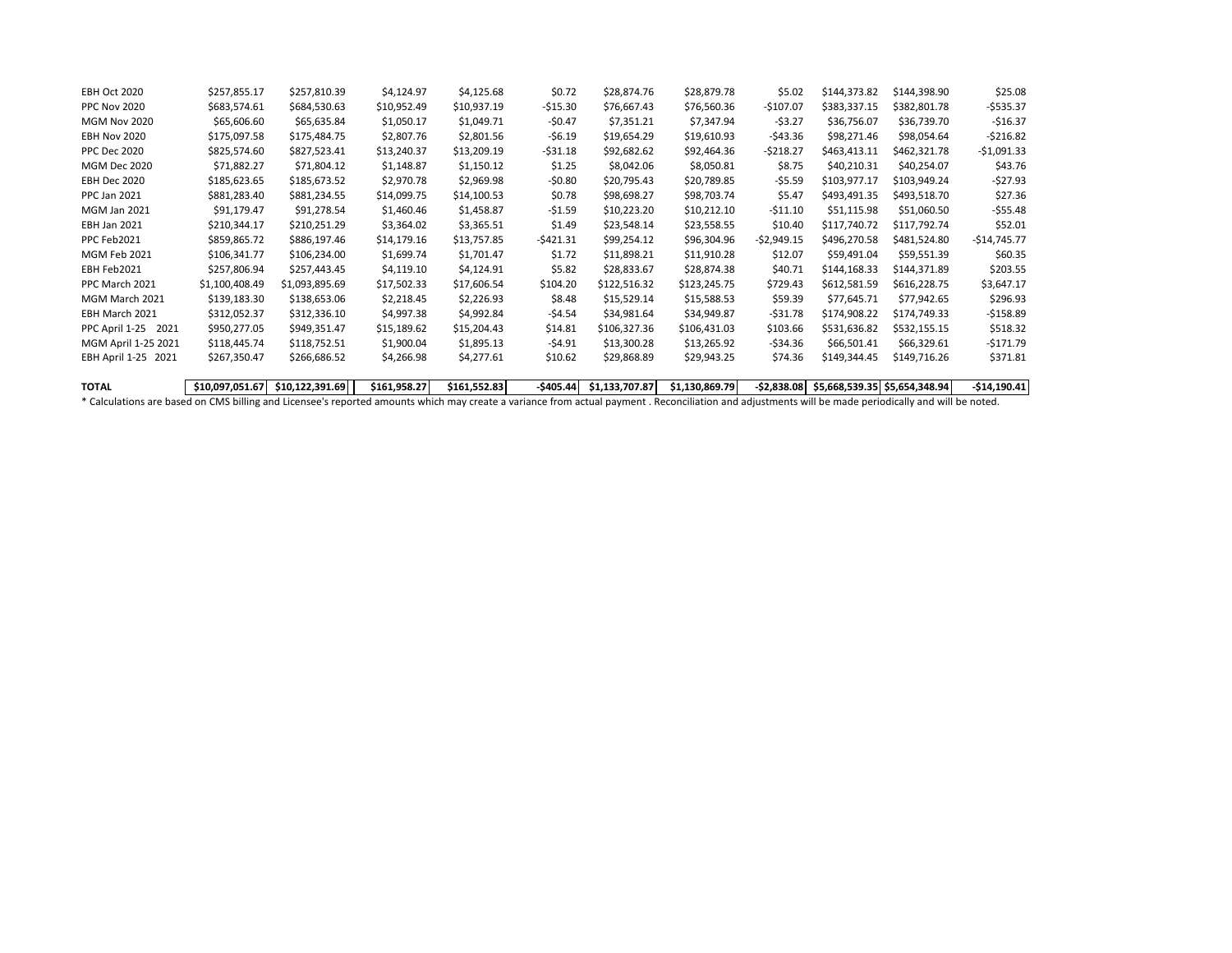|                  |                |                                              |                                              | Thoroughbred/Running Horse Full Accounting |                                       |                          |
|------------------|----------------|----------------------------------------------|----------------------------------------------|--------------------------------------------|---------------------------------------|--------------------------|
|                  |                |                                              |                                              | Theoretical                                | Actual                                | Variance                 |
|                  |                |                                              |                                              |                                            |                                       |                          |
|                  | Total in       |                                              |                                              | (4%) New                                   | (4%) New                              |                          |
|                  | collected race |                                              |                                              | England                                    | England                               | Over/(Und                |
|                  | horse          |                                              | 75% Allocation Horsemen                      |                                            | Horsemen                              | er)                      |
| Column1          | assessments    | <b>MMARS</b>                                 | of MMARS                                     | Benevolent                                 | Benevolent2 Payment                   |                          |
| June 24-30, 2015 |                | \$552,417.87 \$553,916.37                    | \$415,437.28                                 | \$16,617.49                                |                                       | \$13,234.81 - \$3,382.68 |
| July, 2015       |                | \$1,634,020.55 \$1,632,522.22 \$1,224,391.67 |                                              | \$48,975.67                                | \$49,180.61                           | \$204.94                 |
| August           |                | \$1,370,524.55 \$1,370,935.06 \$1,028,201.29 |                                              | \$41,128.05                                | \$41,128.06                           | \$0.01                   |
| September        |                | \$1,136,264.20 \$1,135,853.69                | \$851,890.27                                 | \$34,075.61                                | \$34,075.62                           | \$0.01                   |
| October          |                | \$1,158,873.80 \$1,163,223.72                | \$872,417.79                                 | \$34,896.71                                | \$34,896.70                           | $-50.01$                 |
| November         |                | \$1,074,595.46 \$1,070,245.55                | \$802,684.16                                 | \$32,107.37                                | \$32,107.37                           | \$0.00                   |
| December         |                | \$1,014,052.90 \$1,014,052.90                | \$760,539.67                                 | \$30,421.59                                | \$30,421.59                           | \$0.00                   |
| Total            |                |                                              | \$7,940,749.32 \$7,940,749.51 \$5,955,562.13 |                                            | \$238,222.49 \$235,044.76 -\$3,177.73 |                          |

|                  |                |                                              |                       | <b>Standardbred/Harness Horse Full Accounting</b> |                      |              |
|------------------|----------------|----------------------------------------------|-----------------------|---------------------------------------------------|----------------------|--------------|
|                  |                |                                              |                       | <b>Theoretical</b>                                | Actual               | Variance     |
|                  |                |                                              |                       | (4%)                                              | (4%)                 |              |
|                  |                |                                              |                       | <b>Harness</b>                                    | <b>Harness</b>       |              |
|                  | Total in       |                                              |                       | Horsemen                                          | Horsemen             |              |
|                  | collected race |                                              |                       | Association                                       | Association          | Over/(Und    |
|                  | horse          |                                              | 25% Allocation of New |                                                   | of New               | er)          |
| Column1          | assessments    | <b>MMARS</b>                                 | of MMARS              | England                                           | England <sub>2</sub> | Payment      |
| June 24-30, 2015 | \$552,417.87   | \$553,916.37                                 | \$138,479.09          | \$5,539.16                                        | \$4,411.60           | $-$1,127.56$ |
| July, 2015       |                | \$1,634,020.55 \$1,632,522.22                | \$408,130.56          | \$16,325.22                                       | \$16,393.54          | \$68.32      |
| August           |                | \$1,370,524.55 \$1,370,935.06                | \$342,733.76          | \$13,709.35                                       | \$13,709.36          | \$0.01       |
| September        |                | \$1,136,264.20 \$1,135,853.69                | \$283,963.42          | \$11,358.54                                       | \$11,358.54          | \$0.00       |
| October          |                | \$1,158,873.80 \$1,163,223.72                | \$290,805.93          | \$11,632.24                                       | \$11,632.23          | $-50.01$     |
| November         |                | \$1,074,595.46 \$1,070,245.55                | \$267,561.39          | \$10,702.46                                       | \$10,702.46          | \$0.00       |
| December         |                | \$1,014,052.90 \$1,014,052.90                | \$253,513.22          | \$10,140.53                                       | \$10,140.54          | \$0.01       |
| Total            |                | \$7,940,749.32 \$7,940,749.51 \$1,985,187.38 |                       | \$79,407.50                                       | \$78,348.27          | $-51,059.23$ |